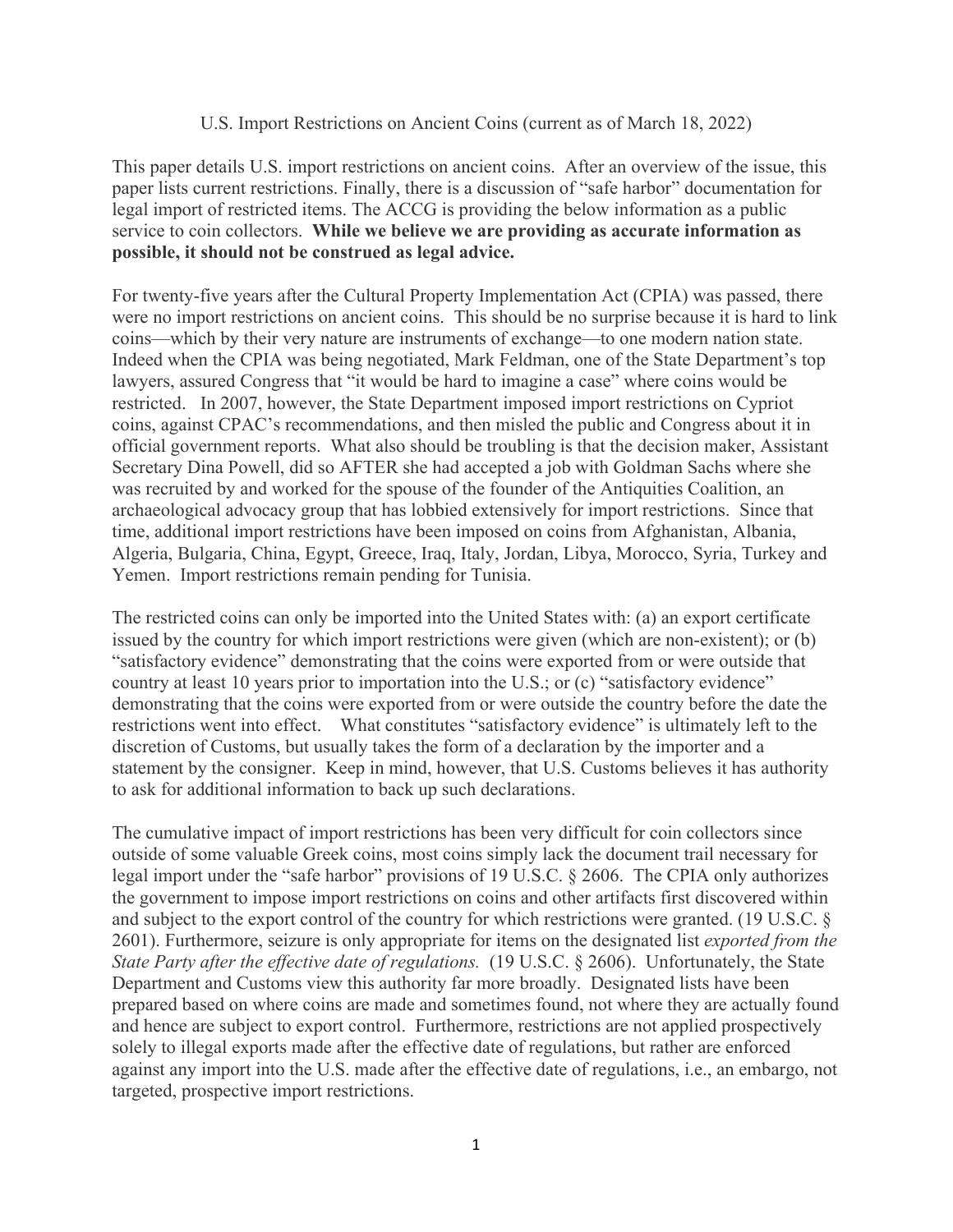Another related concern is the burden of proof once an item is seized. Mark Feldman, has also confirmed the legislative intent that the burden of proof was on the government to establish that the object was illicitly removed from the country where it was found after the effective date of the implementing regulations. "Statement of Deputy State Department Legal Adviser, Mark Feldman in *Proceedings of the Panel on the U.S. Enabling Legislation of the UNESCO Convention on the Means of Prohibiting and Preventing the Illicit Import, Export and Transfer of Ownership of Cultural Property,* 4 Syracuse J. Int'l L. & Com. 97 1976-1977 at 129-130. However, CBP instead views the burden of proof as being on the importer, not the government. This, along with the high cost of legal services, leads to most cultural artifacts, particularly minor ones like coins, being abandoned by the importer if they are seized.

While it is true enforcement has been spotty, we know of situations where coins have been detained, seized, and repatriated where the importer cannot produce information to prove his or her coins were outside of a country for which import restrictions were granted before the date of restrictions.

Below we provide a list of current import restrictions on coins as well as the documentation necessary to take advantage of "safe harbor" provisions of 19 U.S.C. § 2606. Properly filled out documentation should allow free entry but be aware it has been reported that on occasion CBP asks for additional documentation, i.e., published auction references pre-dating the effective date of the applicable regulation.

## A. List of Current Restrictions:

1. Afghanistan

Effective date: February 18, 2022

Source: 87 FR 9439-9445 (February 22, 2022), available at [https://www.federalregister.gov/documents/2022/02/22/2022-03663/emergency-import](https://www.federalregister.gov/documents/2022/02/22/2022-03663/emergency-import-%09restrictions-imposed-on-archaeological-and-ethnological-material-of-afghanistan)[restrictions-imposed-on-archaeological-and-ethnological-material-of-afghanistan](https://www.federalregister.gov/documents/2022/02/22/2022-03663/emergency-import-%09restrictions-imposed-on-archaeological-and-ethnological-material-of-afghanistan)

The Designated List of coins "sourced" to Afghanistan subject to import restrictions is as follows:

5. Coins— Ancient coins include gold, silver, copper, and bronze coins; may be hand stamped with units ranging from tetradrachms to dinars; includes gold bun ingots and silver ingots, which may be plain and/or inscribed. Some of the most well-known types are described below:

a. The earliest coins in Afghanistan are Greek silver coins, including tetradrachms and drachmae. Approximate date: 530-333 B.C.

b. During the reign of Darius I, gold staters and silver sigloi were produced in Bactria and Gandhara. Approximate date: 586-550 B.C.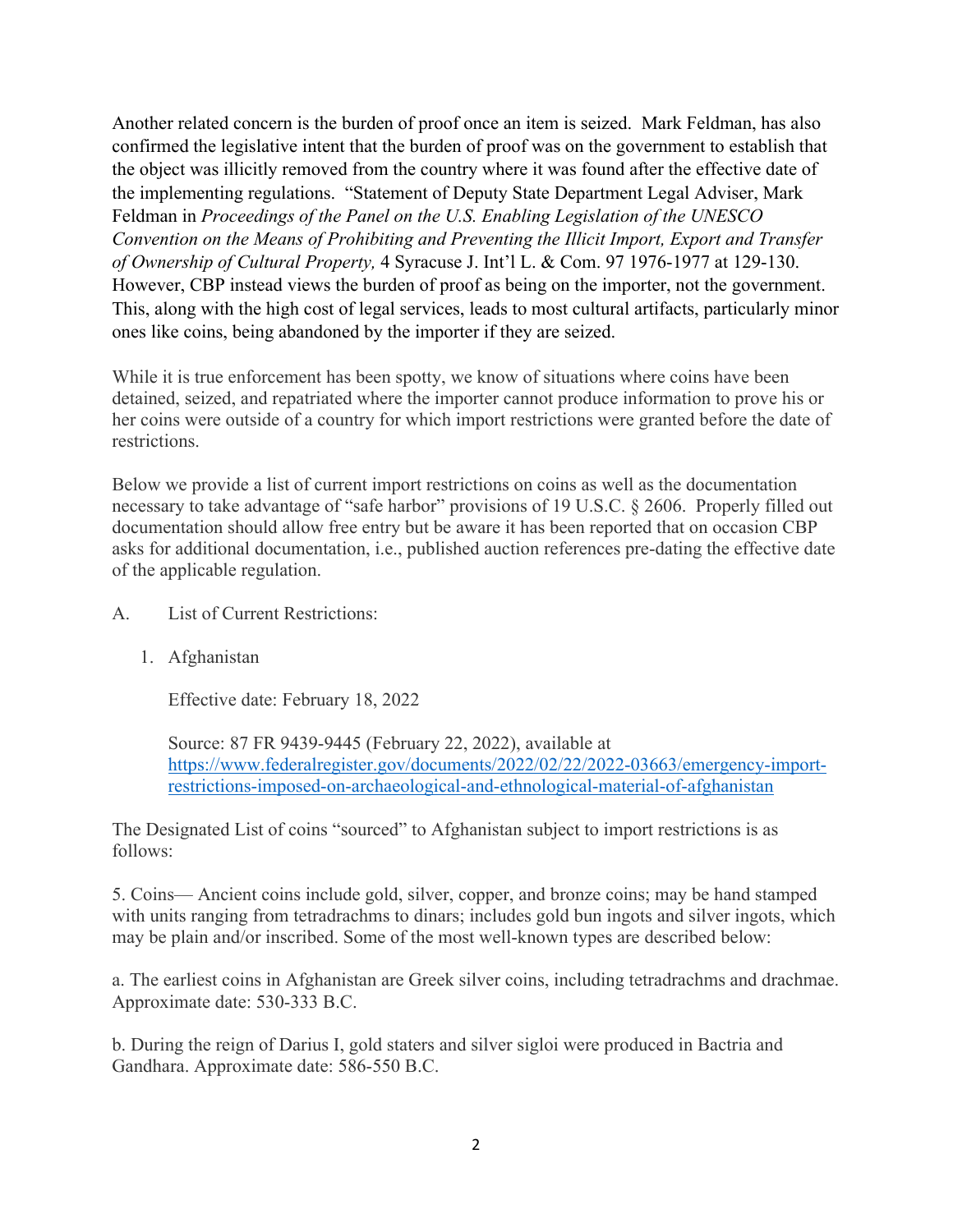c. Achaemenid coins include round punch-marked coins with one or two punched holes and bent bar coins ( *shatamana* ). Approximate date: 5th century B.C.

d. Gandhara coins include *janapadas,* bent bar coins based on the silver sigloi weight. Approximate date: 4th century B.C.

e. Mauryan coins include silver *karshapanas* with five punches, six arm designs, and/or sun symbols. Weights ranged from 5.5 to 7.2 gm. Approximate date: 322-185 B.C.

f. Gold staters and silver tetradrachms were produced locally after Alexander the Great conquered the region. Approximate date: 327-323 B.C.

g. Greco-Bactrian coins include gold staters, silver tetradrachms, silver and bronze drachms, and a small number of punch-marked coins. The bust of the king with his name written in Greek and Prakit were on the obverse, and Greek deities and images of Buddha were on the reverse. Approximate date: 250-125 B.C.

h. Common Roman Imperial coins found in archaeological contexts in Afghanistan were struck in silver and bronze. Approximate date: 1st century B.C.-4th century A.D.

i. Kushan Dynasty coins include silver tetradrachms, copper coin (Augustus type), bronze diadrachms and gold dinars. Imagery includes portrait busts of each king with his emblem ( *tamgha)* on both sides. Classical Greek and Zoroastrian deities and images of the Buddha are depicted on the reverse. Approximate date: A.D. 19-230.

j. Sassanian coins include silver drachms, silver half drachms, obols ( *dang),* copper drahms and gold dinars, and gold coins of Shapur II (A.D. 309-379). Starting with Peroz I, mint indication was included on the coins. Sassanian coins may include imagery of Zoroastrian Fire Temples. Approximate date: A.D. 224-651.

k. Hephthalite coins include silver drachms, silver dinars, and small copper and bronze coins. The designs were the same as Sassanian, but they did not put the rulers' names on the coins. Hephthalite coins may include imagery of Zoroastrian Fire Temples. Approximate date: 5th-8th centuries A.D.

l. Turk Shahis coins include silver and copper drachma with portraits of the rulers wearing a distinctive triple crescent crown. The emblems of these Buddhist Turks were also included on the coin. Inscriptions were in Bactrian. Approximate date: A.D. 665-850.

m. Shahiya or Shahis of Kabul coins include silver, bronze, and copper drachma with inscriptions of military and chief commanders. Hindu imagery is included on the coin design. The two main types of images are the bull and horseman and the elephant and lion. Approximate date: A.D. 565-879.

n. Chinese coins belonging primarily to the Tang Dynasty are found in archaeological contexts in Afghanistan. Approximate date: A.D. 618-907.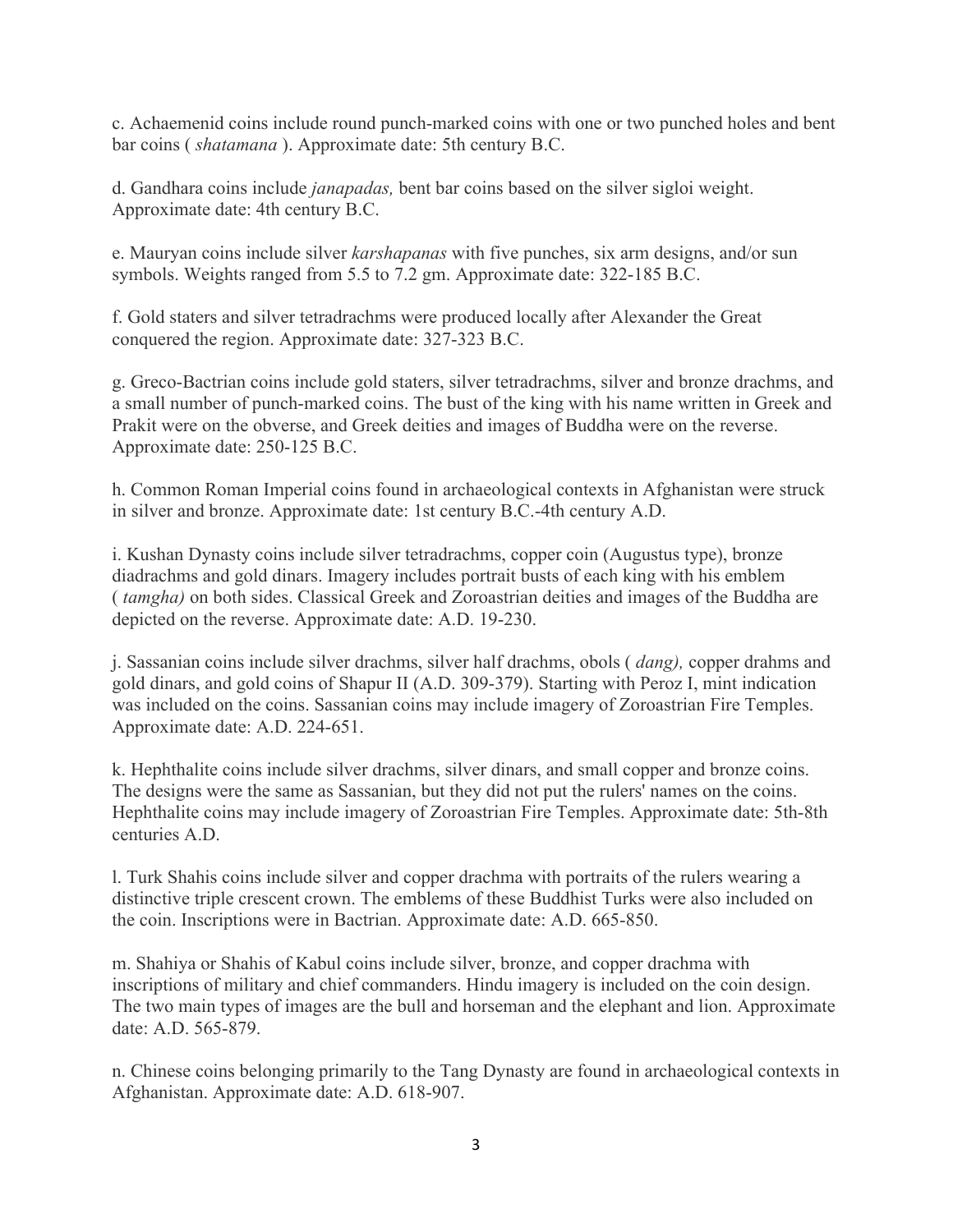o. Ghaznavid coins include gold dinars with bilingual inscriptions, Islamic titles in Arabic and Sharda and images of Shiva, Nandi, and Samta Deva. Approximate date: A.D. 977-1186.

p. Ghurid coins include silver and gold tangas with inscriptions and abstract goddess iconography. Approximate date: A.D. 879-1215.

q. Timurid coins include silver and copper tangas and copper dinars, both coin types are decorated with Arabic inscriptions. Approximate date: A.D. 1370 -1507.

r. Mughal coins include shahrukhi, gold mithqal, gold mohur, silver rupee, copper dams, and copper falus. The iconography varies, depending on the ruler, but popular designs include images of the Hindu deities Sita and Ram, portrait busts of the rulers, and the twelve zodiac signs. Approximate date: A.D. 1526-1857.

Comment: The designated list of coins is particularly broad and includes coins that circulated regionally as well as internationally. It goes far beyond coins that "primarily circulated" within Afghanistan, the State Department's prior standard and encompasses coin types (like Roman Imperial coins) purposely left of prior lists. Hopefully, such broad restrictions made on an "emergency basis" will not be cited as "precedent" in the future, particularly given the Federal Register's requirement that they be "sourced" to Afghanistan.

2. Albania

Effective date: March 17, 2022

Source: 87 FR 15079-15084 (March 17, 2022), available at [https://www.federalregister.gov/documents/2022/03/17/2022-05685/imposition-of](https://www.federalregister.gov/documents/2022/03/17/2022-05685/imposition-of-%09import-restrictions-on-categories-of-archaeological-and-ethnological-material-of)[import-restrictions-on-categories-of-archaeological-and-ethnological-material-of](https://www.federalregister.gov/documents/2022/03/17/2022-05685/imposition-of-%09import-restrictions-on-categories-of-archaeological-and-ethnological-material-of)

The Designated list of coins subject to import restrictions is as follows.

8. Coins—This category includes coins of Illyrian, Greek, Macedonian, Roman provincial, Byzantine, Medieval, and Ottoman types that circulated primarily in Albania, ranging in date from approximately the 6th century B.C. to A.D. 1750. Coins were made in copper, bronze, silver, and gold. Examples are generally round, have writing, and show imagery of animals, buildings, symbols, or royal or imperial figures.

Comment: The designated list of coins is particularly broad and includes coins that circulated regionally as well as internationally. It goes far beyond coins that "primarily circulated" within Albania. Despite the assumption contained in the regulation, no Greek, Byzantine, and Ottoman types "primarily circulated" within Albania or were even made there. As for Illyrian coins, hoard evidence indicates that popular cow/calf coins from the Roman Republican period "circulated primarily" in Romania, not Albania. The only bright spot is that neither Roman Republican nor Roman Imperial coins seem to be restricted.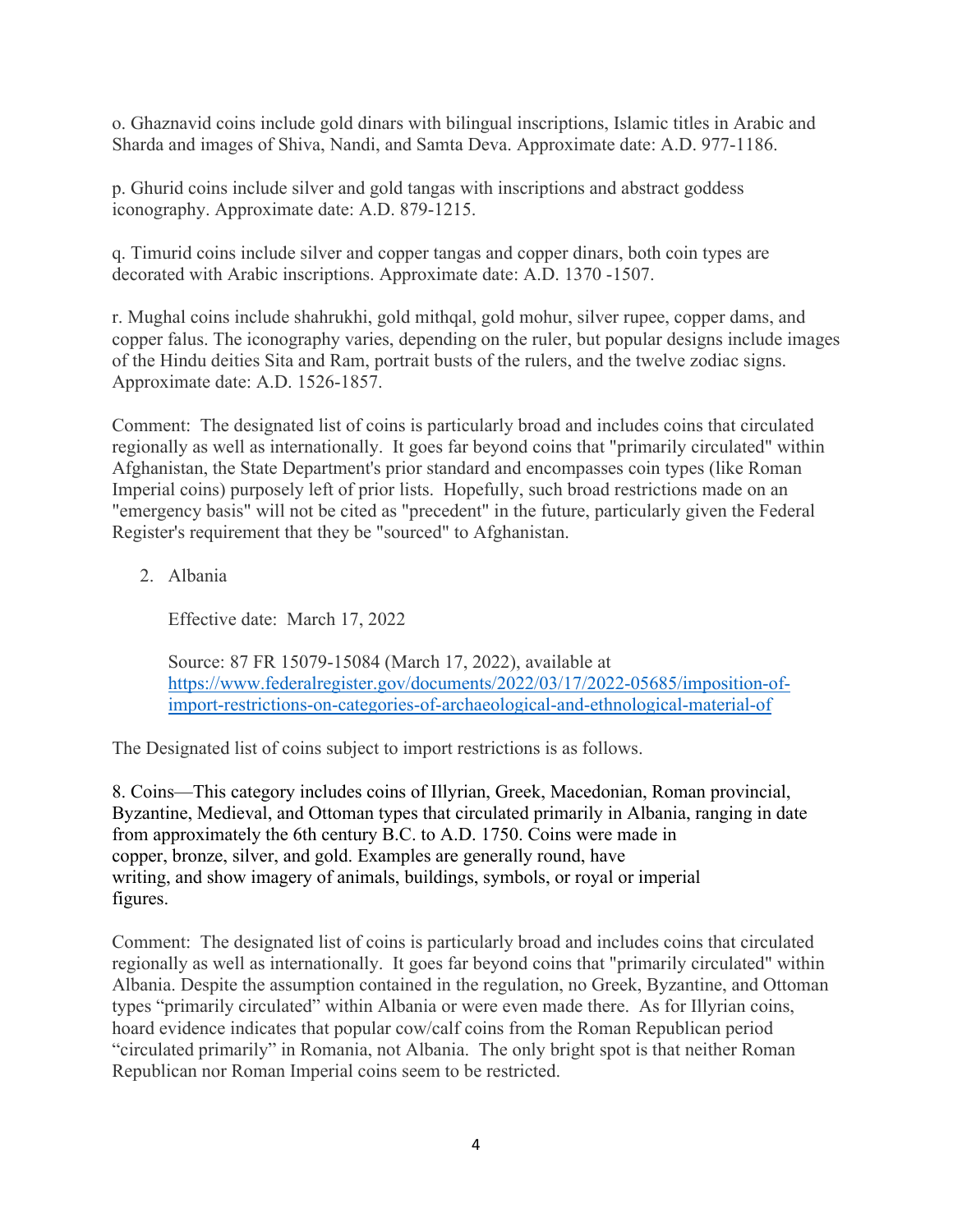A case can be made that the "circulated primarily" standard is statutorily deficient because it is contrary to the CPIA requirement that restricted items must be first discovered within and subject to export control of a particular country. There also is a fair notice issue because how is a typical collector or dealer to know whether or not a particular issue "primarily circulated" in Albania or not?

3. Algeria:

Effective date: August 14, 2019

Source: 84 Fed. Reg. 41909-41913 (August 16, 2019).

The Designated List of coins subject to import restrictions is as follows:

Pre-Roman mints in Algeria include Cirta, Hippo Regius, Caesarea (Iol), Lix, Siga, and Timici. Roman provincial mints in Algeria include Caesarea, Cartenna, and Hippo Regius. Helpful reference books include: Corpus nummorum Numidiae Mauretaniaeque, 1955, J. Mazard, et al., Arts et metiers graphiques, Paris; Le Trésor de Guelma, 1963, R. Turcan, Arts et Métiers Graphiques, Paris; Etude sur la numismatique et l'histoire monétaire du Maroc: Corpus des dirhams idrissites et contemporains, 1971, D. Eustache, Banque du Maroc, Rabat; Corpus des Monnaies Alaouites, 1984, D. Eustache, Banque du Maroc, Rabat; The Roman Provincial Coinage, multiple volumes, 1992-, A. Burnett, et al., The British Museum Press, London. Some of the best-known types are described below:

- 1. Greek—In silver, bronze, and gold, struck in Algeria and in nearby mints (Cyrene, Carthage).
- 2. Roman Provincial—In bronze, struck at Roman and Roman provincial mints and found throughout Algeria.
- 3. Numidian and Mauretanian—Associated with Numidian kings such as Micipsa, Jugurtha, Hiempsal II, and Juba I, and Mauretanian kings such as Syphax, Juba II, Ptolemy II of Mauretania, Bocchus I, and Bocchus II.
- 4. Byzantine—In bronze, silver, and gold, struck in nearby mints like Carthage or mobile mints in Arab-Byzantine period Ifriqiya.
- 5. Islamic—In silver and gold struck at various mints including Algiers, Bijaya, Biskra, Qusantina, and Tlemcen. Examples include any coins of the following dynasties: Almohad, Hafsid, Marinid, and Ziyanid.
- 6. Ottoman—Ottoman coins of Algeria in silver, gold, billon, and copper, struck at various mints including Algiers, Qusantina, Tagdemt, and Tlemcen. Also Spanish coins of Oran in billon or copper, produced in Toledo or Madrid for use in Spanish Oran between 1618 and 1691.

Comment: This Designated List includes many coins that circulated in quantity outside of Algeria. These include Greek issues of Cyrene, Carthaginian coins, Numidian and Mauritanian coins, Byzantine, Islamic and Ottoman coins. The fact is Algeria was until the recent times part of larger Empires.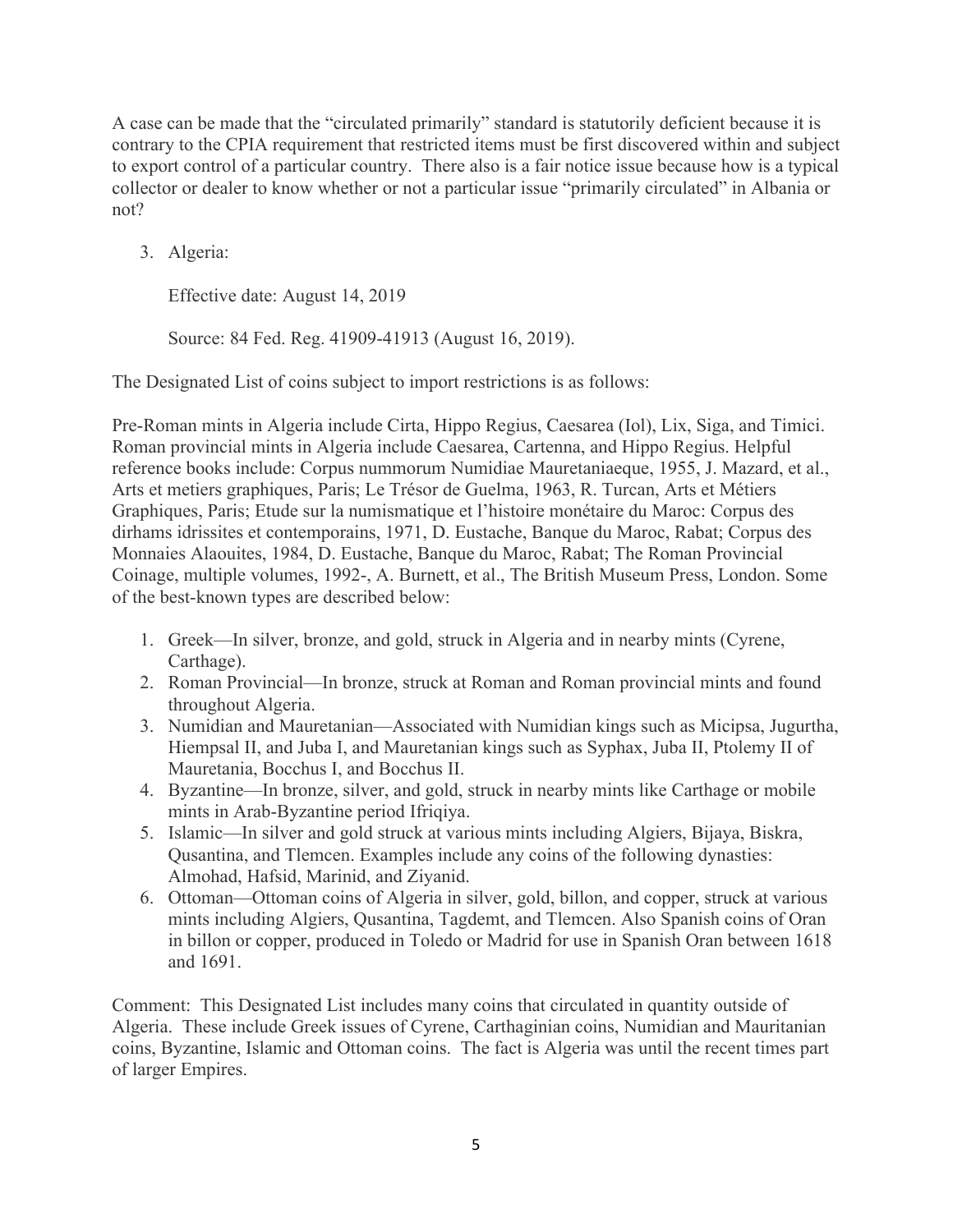### 4. Bulgaria:

Effective Date: January 16, 2014

Source: 79 Fed. Reg. 2781-2785 (January 16, 2014).

The designated list, taken from the Federal Register, is as follows:

7. Coins – In copper, bronze, silver and gold. Many of the listed coins with inscriptions in Greek can be found in B. Head, Historia Numorum: A Manual of Greek Numismatics (London, 1911) and C.M. Kraay, Archaic and Classical Greek Coins (London, 1976). Many of the Roman provincial mints in modern Bulgaria are covered in I. Varbanov, Greek Imperial Coins I: Dacia, Moesia Superior, Moesia Inferior (Bourgas, 2005), id., Greek Imperial Coins II: Thrace (from Abderato Pautalia) (Bourgas, 2005), id., Greek Imperial Coins III: Thrace (from Perinthus to Trajanopolis), Chersonesos Thraciae, Insula Thraciae, Macedonia (Bourgas 2007). A non-exclusive list of pre-Roman and Roman mints include Mesembria (modern Nesembar), Dionysopolis (Balchik), Marcianopolis (Devnya), Nicopolis ad Istrum (near Veliko Tarnovo), Odessus (Varna), Anchialus (Pomorie), Apollonia Pontica (Sozopol), Cabyle (Kabile), Deultum (Debelt), Nicopolis ad Nestum (Garmen), Pautalia (Kyustendil), Philippopolis (Plovdiv), Serdica (Sofia), and Augusta Traiana (Stara Zagora). Later coins may be found in A. Radushev and G. Zhekov, Catalogue of Bulgarian Medieval Coins IX-XV c. (Sofia 1999) and J.Youroukova and V. Penchev, Bulgarian Medieval Coins and Seals (Sofia 1990). a. Pre-monetary media of exchange including "arrow money," bells, and bracelets. Approximate date: 13th century B.C. through 6th century B.C.

b. Thracian and Hellenistic coins struck in gold, silver, and bronze by city-states and kingdoms that operated in the territory of the modern Bulgarian state. This designation includes official coinages of Greek-using city-states and kingdoms, Sycthian and Celtic coinage, and local imitations of official issues. Also included are Greek coins from nearby regions that are found in Bulgaria. Approximate date: 6th century BC through the 1st century B.C.

c. Roman provincial coins – Locally produced coins usually struck in bronze or copper at mints in the territory of the modern state of Bulgaria. May also be silver, silver plate, or gold. Approximate date: 1st century BC through the 4th century A.D.

d. Coinage of the First and Second Bulgarian Empires and Byzantine Empire – Struck in gold, silver, and bronze by Bulgarian and Byzantine emperors at mints within the modern state of Bulgaria. Approximate date: 4th century A.D. through A.D. 1396.

e. Ottoman coins – Struck at mints within the modern state of Bulgaria. Approximate date: A.D. 1396 through A.D. 1750.

Comment: Another exceptionally overbroad list including many coins that circulated in quantity outside of Bulgaria, most notably Hellenistic issues in silver and bronze. These restrictions are particularly ridiculous because there is a large internal market for such coins within Bulgaria itself.

5. China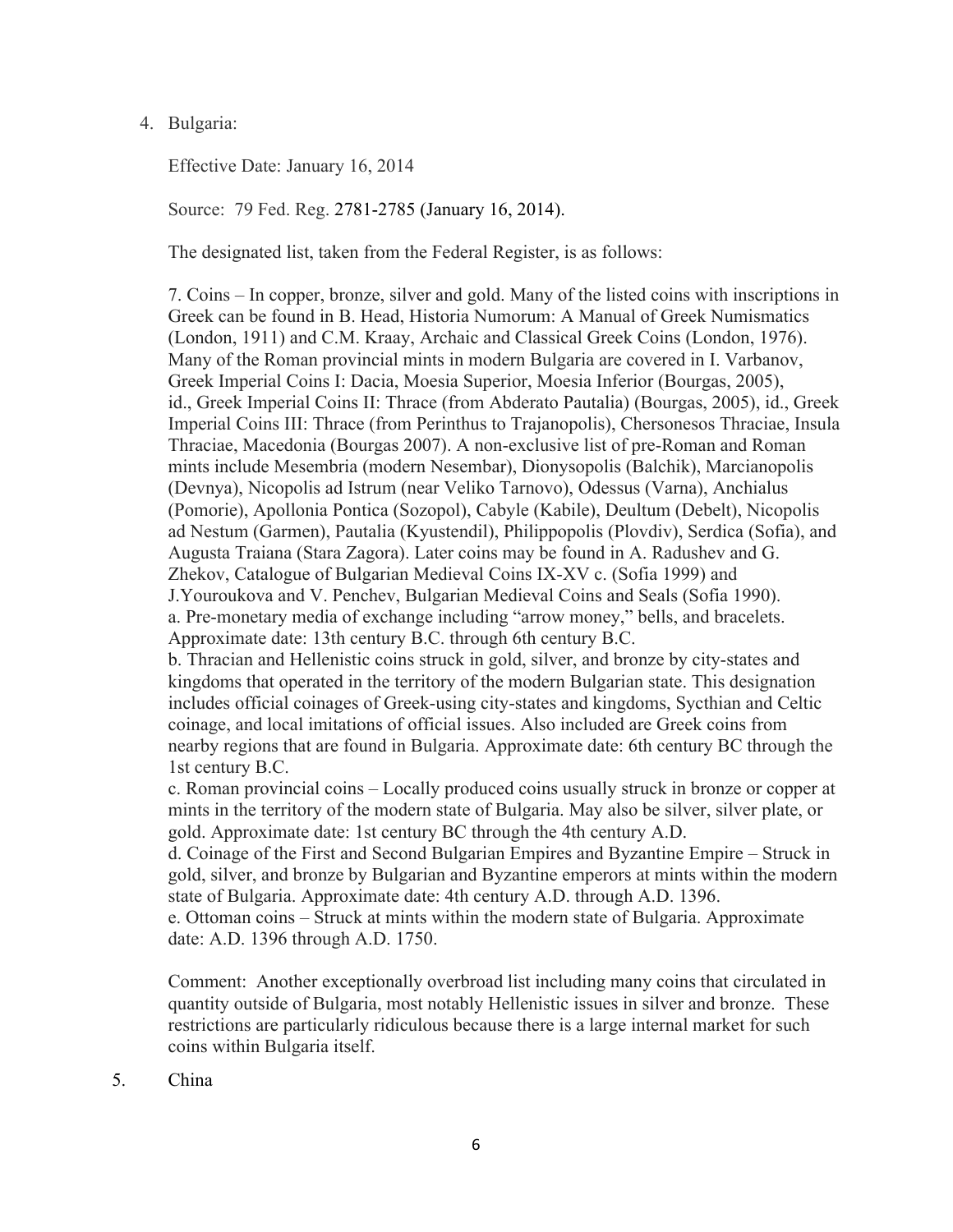Effective Date: January 14, 2019 Source: 74 Fed. Reg. 2838-2844 (January 16, 2009). The Designated list is as follows*.*

a. Zhou Media of Exchange and Tool-shaped Coins: Early media of exchange include bronze spades, bronze knives, and cowrie shells. During the 6th century BC, flat, simplified, and standardized cast bronze versions of spades appear and these constitute China's first coins. Other coin shapes appear in bronze including knives and cowrie shells. These early coins may bear inscriptions.

b. Later, tool-shaped coins began to be replaced by disc-shaped ones which are also cast in bronze and marked with inscriptions. These coins have a central round or square hole.

c. Qin: In the reign of Qin Shi Huangdi (221–210 BC) the square-holed round coins become the norm. The new Qin coin is inscribed simply with its weight, expressed in two Chinese characters ban liang. These are written in small seal script and are placed symmetrically to the right and left of the central hole.

d. Han through Sui: Inscriptions become longer, and may indicate that inscribed object is a coin, its value in relation to other coins, or its size. Later, the period of issue, name of the mint, and numerals representing dates may also appear on obverse or reverse. A new script, clerical (lishu), comes into use in the Jin.

e. Tang: The clerical script becomes the norm until 959, when coins with regular script (kaishu) also begin to be issued.

Comment: Another exceptionally overbroad list including many coins that circulated in quantity outside of China, most cash coins that helped monetize Japan and South East Asia. These restrictions are particularly ridiculous because there is an immense internal market for such coins within China itself.

5. Cyprus

Effective Date: July 16, 2007

Source: 72 Fed. Reg. 38,470-73 (July 16, 2007).

The Designated List is as follows:

D. Coins of Cypriot Types Coins of Cypriot types made of gold, silver, and bronze including but not limited to: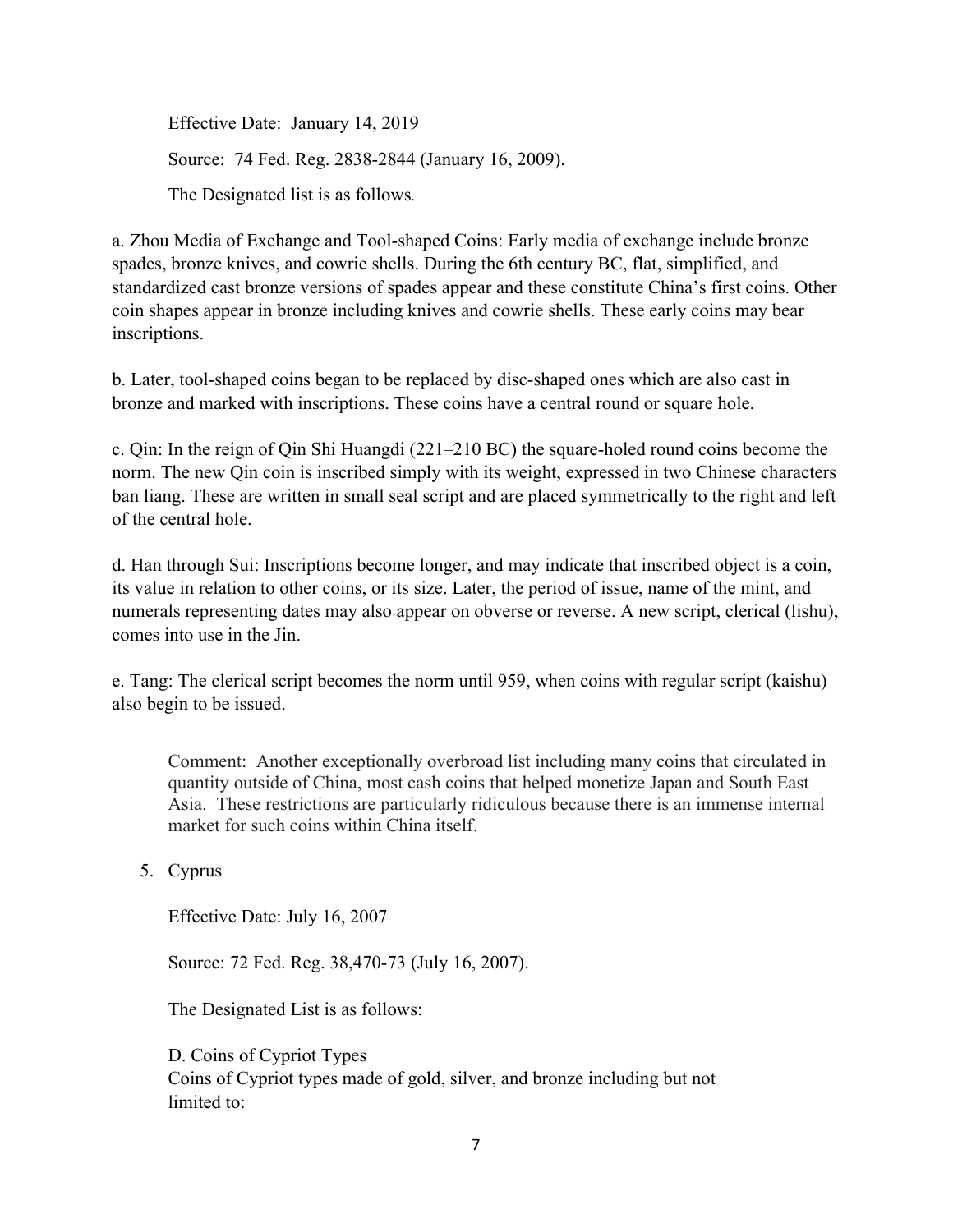1. Issues of the ancient kingdoms of Amathus, Kition, Kourion, Idalion, Lapethos, Marion, Paphos, Soli, and Salamis dating from the end of the 6th century B.C. to 332 B.C.

2. Issues of the Hellenistic period,such as those of Paphos, Salamis, and Kition from 332 B.C. to c. 30 B.C.

3. Provincial and local issues of the Roman period from c. 30 B.C. to 235 A.D. Often these have a bust or head on one side and the image of a temple (the Temple of Aphrodite at Palaipaphos) or statue (statue of Zeus Salaminios) on the other.

Comment: The first import restrictions on coins, imposed against the recommendations of the Cultural Property Advisory Committee. CPAC's chairman at the time, the late Jay Kislak, confirmed in an affidavit that the decision was made against his Committee's recommendations, and that the State Department misled the public and Congress about it in official government documents. The Designated List includes early issues found in the famous Asyut Hoard from Egypt, Hellenistic coins that circulated throughout the Ptolemaic Empire, and Roman Provincial coins that circulated in quantity in nearby Turkey.

6. Egypt

Effective date: December 5, 2016. Amended and expanded effective December 1. 2021

Source: 81 Fed. Reg. 87805- 87809 (December 6, 2016); and 86 Fed. Reg. 68546-68553 (December 3, 2021)..

The Designated List is as follows:

## H. Coins

In copper or bronze, silver, and gold.

1. General—There are a number of references that list Egyptian coin types. Below are some examples. Most Hellenistic and Ptolemaic coin types are listed in R.S. Poole, *A Catalogue of Greek Coins in the British Museum: Alexandria and the Nomes* (London, 1893); J.N. Svoronos, Τα Nομισματα του Κρατουσ των Πτολe *μαιων (Münzen der Ptolemäer)*(Athens 1904); and R.A. Hazzard, *Ptolemaic Coins: An Introduction for Collectors* (Toronto, 1985). Examples of catalogues listing the Roman coinage in Egypt are J.G. Milne, *Catalogue of Alexandrian Coins* (Oxford, 1933); J.W. Curtis, *The Tetradrachms of Roman Egypt*(Chicago, 1969); A. Burnett, M. Amandry, and P.P Ripollès, *Roman Provincial Coinage I: From the Death of Caesar to the Death of Vitellius (44 BC-AD 69)* (London, 1998—revised edition); and A. Burnett, M. Amandry, and I. Carradice, *Roman Provincial Coinage II: From Vespasian to Domitian (AD 69- 96)* (London, 1999). There are also so-called *nwb-nfr* coins, which may date to Dynasty 30. See T. Faucher, W. Fischer-Bossert, and S. Dhennin, "Les Monnaies en or aux types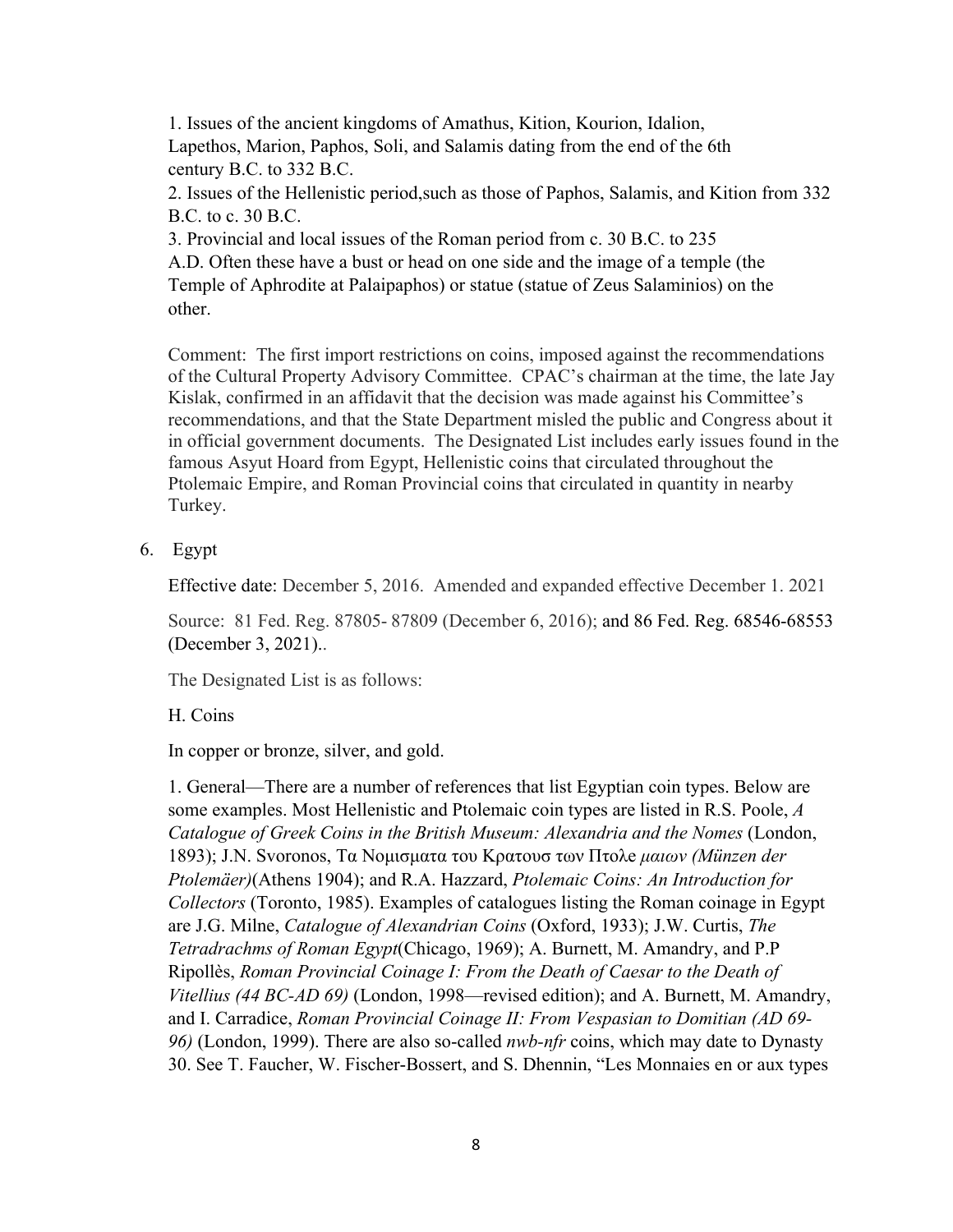hiéroglyphiques *nwb nfr," Bulletin de l'institut français d'archéologie orientale* 112 (2012), pp. 147-169.

2. Dynasty 30 *—Nwb nfr* coins have the hieroglyphs *nwb nfr* on one side and a horse on the other.

3. Hellenistic and Ptolemaic coins—Struck in gold, silver, and bronze at Alexandria and any other mints that operated within the borders of the modern Egyptian state. Gold coins of and in honor of Alexander the Great, struck at Alexandria and Memphis, depict a helmeted bust of Athena on the obverse and a winged Victory on the reverse. Silver coins of Alexander the Great, struck at Alexandria and Memphis, depict a bust of Herakles wearing the lion skin on the obverse, or "heads" side, and a seated statue of Olympian Zeus on the reverse, or "tails" side. Gold coins of the Ptolemies from Egypt will have jugate portraits on both obverse and reverse, a portrait of the king on the obverse and a cornucopia on the reverse, or a jugate portrait of the king and queen on the obverse and cornucopiae on the reverse. Silver coins of the Ptolemies coins from Egypt tend to depict a portrait of Alexander wearing an elephant skin on the obverse and Athena on the reverse or a portrait Start Printed Page 87808of the reigning king with an eagle on the reverse. Some silver coins have jugate portraits of the king and queen on the obverse. Bronze coins of the Ptolemies commonly depict a head of Zeus (bearded) on the obverse and an eagle on the reverse. These iconographical descriptions are non-exclusive and describe only some of the more common examples. There are other types and variants. Approximate date: ca. 332 B.C. through ca. 31 B.C.

4. Roman coins—Struck in silver or bronze at Alexandria and any other mints that operated within the borders of the modern Egyptian state in the territory of the modern state of Egypt until the monetary reforms of Diocletian. The iconography of the coinage in the Roman period varied widely, although a portrait of the reigning emperor is almost always present on the obverse of the coin. Approximate date: ca. 31 B.C. through ca. A.D. 294.

Effective December 1, 2021, the Designated list was amended to add additional categories of Roman Imperial and later coins. Here are the additions.

iv. Roman—Coins of this type are struck in bronze, silver, or gold at Alexandria and any other mints that operated within the borders of the modern Egyptian state until approx. A.D. 498. The iconography of the coinage in the Roman period varied widely, although a portrait of the reigning emperor is almost always present on the obverse of the coin. Approximate dates: ca. 31 B.C. through ca. A.D. 498.

v. Byzantine and Arab Byzantine—Coins of these types are struck in bronze and gold at Alexandria, Fustat, and other mints that operated within the borders of the modern Egyptian state between A.D. 498 and ca. A.D. 696. Iconography may include one, two, or three persons (busts or standing figures); large letters in Latin script (sometimes with smaller Latin, Greek, or Arabic letters along the edge); and crosses,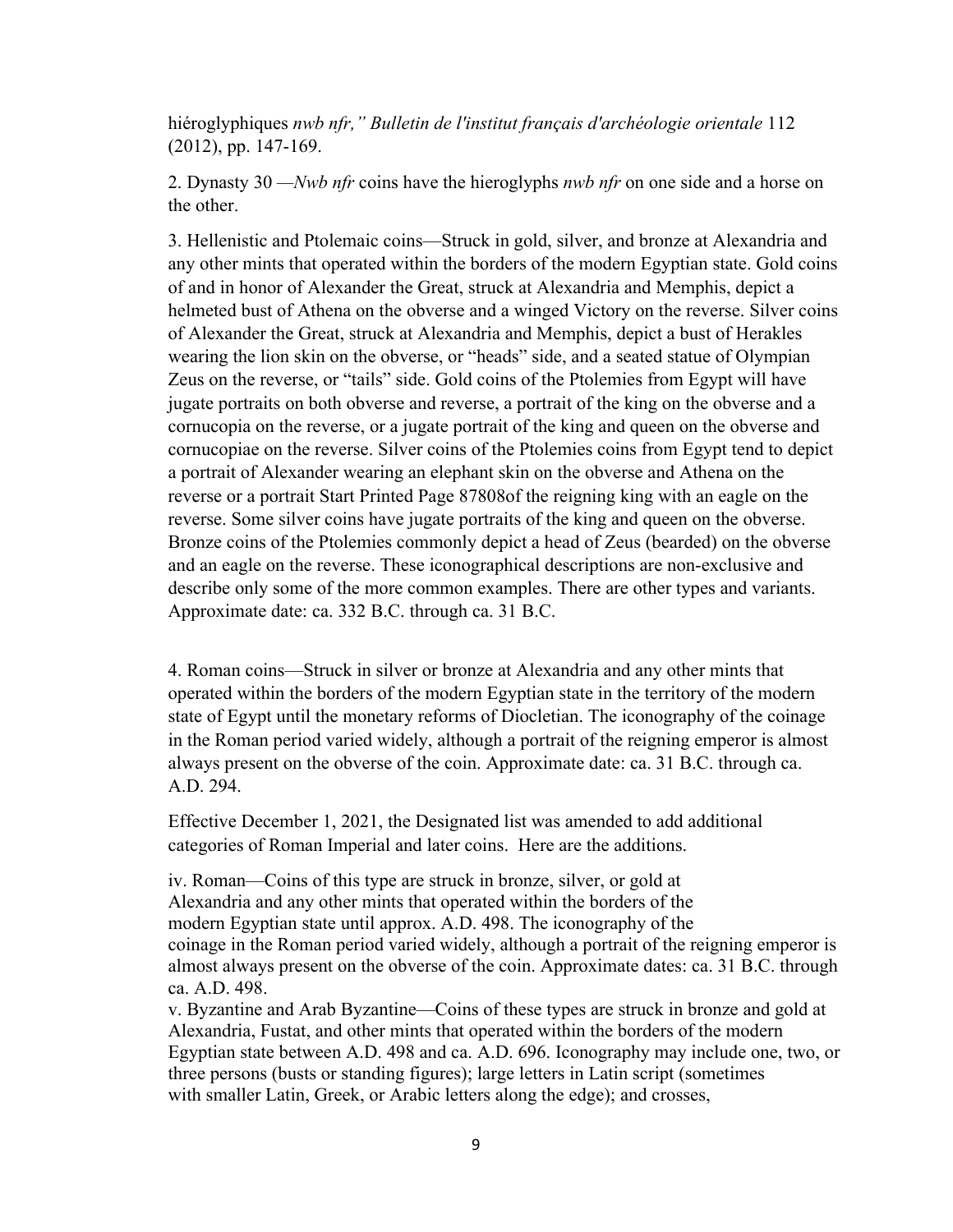stars, moons, and other symbols.

vi. Islamic/Medieval and Ottoman— Coins of this type are struck in copper, bronze, silver, and gold at Cairo, Fustat, Alexandria, and other mints that operated within the borders of the modern Egyptian state under the Umayyad, 'Abbasid, Tulunid, Ikhshidid, Fatimid, Ayyubid, Mamluk, and Ottoman (up to A.D. 1750) dynasties. Iconography is mostly writing in Arabic script, sometimes with stars, circles, flowers, or other ornaments placed at center or among the text, and rarely with human figures or trees

Comment: The current and amended designated list for Egypt ignores the statutory requirement that restricted objects must both be "first discovered within" and subject to Egyptian "export control." Only coins that "exclusively" circulated within Egypt can meet both requirements, but larger denomination gold and silver Alexander the Great, Ptolemaic and Roman Egyptian, and now Roman Imperial and Byzantine coins from the Alexandria mint that circulated in quantity outside the modern borders of Egypt nonetheless ended up on the 2016 and 2021 designated lists. Proponents may have raised Egypt's so-called "closed monetary system" under the Ptolemies and Roman Provincial authorities to justify these restrictions, but that system was meant to keep foreign coins "out" and not Egyptian coins "in." Moreover, the borders of ancient Egypt stretched well beyond its modern borders, and larger denomination Greek and Roman Egyptian Provincial coins with Greek legends are found in quantity well outside of Egypt. The additional concern is that the amendment is the first time that restrictions were explicitly placed on Roman Imperial coins, here coins struck after Diocletian's reform which were identical to other Roman Imperial coins except for a mint mark. Hopefully, this is not the beginning of a trend to place restrictions on such common coins form other more prolific later Roman Imperial mints.

7. Greece-

Effective Dates: December 1, 2011 (ancient coins) and November 21, 2021 (Byzantine and Medieval)

Sources: 76 Fed. Reg. 74691-74695 (December 1, 2011); 86 Fed. Reg. 66164-66169 (November 22, 2021)

The Designated List is as follows:

*7. Coins*—Many of the mints of the listed coins can be found in B.V. Head, *Historia Numorum: A Manual of Greek Numismatics* (London, 1911) and C.M. Kraay, *Archaic and Classical Greek Coins* (London, 1976). Many of the Roman provincial mints in Greece are listed in A. Burnett *et al., Roman Provincial Coinage I: From the Death of Caesar to the Death of Vitellius (44 BC– AD 69)* (London, 1992) and id., *Roman Provincial Coinage II: From Vespasian to Domitian (AD 69–96)* (London, 1999).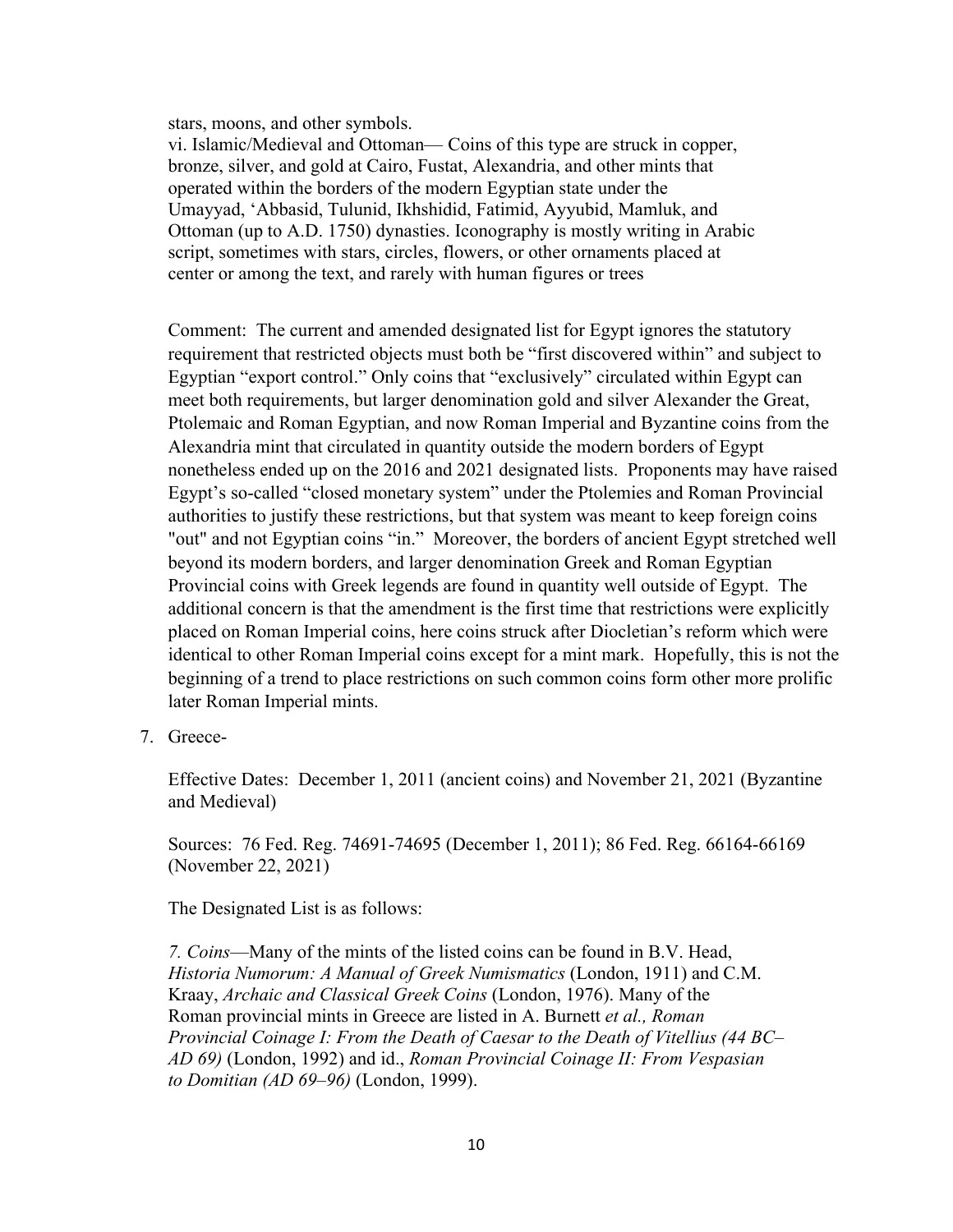a. *Greek Bronze Coins*—Struck by city-states, leagues, and kingdoms that operated in territory of the modern Greek state (including the ancient territories of the Peloponnese, Central Greece, Thessaly, Epirus, Crete and those parts of the territories of ancient Macedonia, Thrace and the Aegean islands that lay within the boundaries of the modern Greek state). Approximate date: 5th century B.C. to late 1st century B.C.

b. *Greek Silver Coins*—This category includes the small denomination coins of the city-states of Aegina, Athens, and Corinth, and the Kingdom of Macedonia under Philip II and Alexander the Great. Such coins weigh less than approximately 10 grams and are known as obols, diobols, triobols, hemidrachms, and drachms. Also included are all denominations of coins struck by the other city-states, leagues, and kingdoms that operated in the territory of the modern Greek state (including the ancient territories of the Peloponnese, Central Greece, Thessaly, Epirus, Crete, and those parts of the territories of ancient Macedonia, Thrace and the Aegean islands that lie within the boundaries of the modern Greek state). Approximate date: 6th century B.C. to late 1st century B.C.

c. *Roman Coins Struck in Greece*—In silver and bronze, struck at Roman and Roman provincial mints that operated in the territory of the modern Greek state (including the ancient territories of the Peloponnese, Central Greece, Thessaly, Epirus, Crete, and those parts of the territories of ancient Macedonia, Thrace and the Aegean islands that lie within the boundaries of the modern Greek state). Approximate date: late 2nd century B.C. to 3rd century A.D.

d. Coins from the Byzantine and Medieval Periods —This category includes coin types such as those of the Byzantine and medieval Frankish and Venetian states that circulated primarily in Greece, ranging in date from approximately the 3rd century A.D. to the 15th century A.D.

Comment: The Greek designated list is one of the few that tries to distinguish between widely circulating coins and other local issues that are more likely to be found within the confines of modern-day Greece. While we can debate whether larger denomination coins from most Greek city states should have been included, the list at least recognizes the fact that large denomination coins of Aegina, Athens, Corinth, and the Macedonian Kingdom circulated far outside the confines of modern-day Greece. In November 2021, the designated list was amended to include coins from the Byzantine and Medieval periods that "circulated primarily in Greece." This formulation is inconsistent with the statutory requirements that only authorize import restrictions on archaeological objects which were "first discovered within, and …subject to export control by" Greece. Moreover, placing restrictions on coins that "circulated primarily in Greece" does not provide sufficient notice to the importer which coins are restricted, and which are not.

8. Iraq-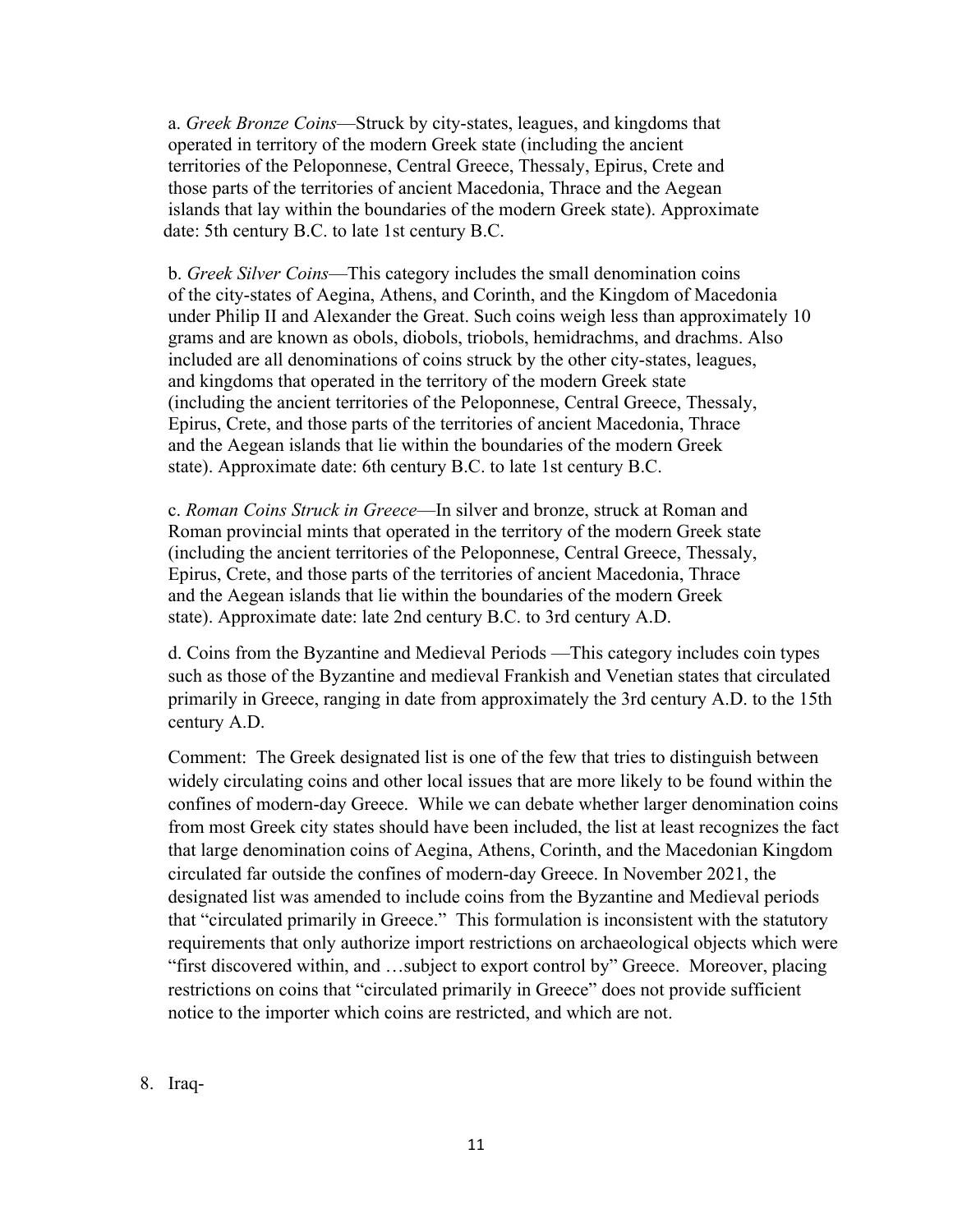Effective Date: April 30, 2008 or August 9, 1990 (see comment below)

Source: 73 Fed. Reg. 23334-23342 (April 30, 2008).

The Designated List is as Follows:

### *B. Coins*

1. Coins in Iraq have a long history and great variety, spanning the Achaemenid Persian, Hellenistic Seleucid, Parthian, Sasanian, and Islamic periods. Coins from neighboring regions circulated in Iraq as well. Early coins are hand-stamped, so that the design is usually off-center.

2. Achaemenid coins are the gold daric and silver siglos, and fractional and multiple denominations. Both are stamped on the front with an image of the king holding a bow, and on the back with a non-figural oblong mark. 3. Coin types and materials for coins minted or circulated in Iraq during the Seleucid, Parthian, and Sasanian periods include gold staters and dinars, bronze or silver drachms, tetradrachms, and hemidrachms, and smaller bronze and lead coins. These coins usually have male and female busts (of kings and queens) on the front. Seated archers, seated gods such as Zeus, winged Victory, and other Greco-Roman mythological subjects, are usually on the reverse of the Seleucid and Parthian coins, which are inscribed in Greek or Parthian. Sasanian period coins typically feature a fire altar on the back, either with or without figures, and are inscribed in Middle Persian. 4. Early Islamic coins are of gold, silver, and copper. Most are stamped on both sides with inscriptions in Arabic, though a few types have an image on one side and an inscription on the other.

Comment: Another all-encompassing list that includes many coins that circulated far outside of Iraq. These restrictions were made under separate statutory authority justified by looting in Iraq after the First Gulf War. The effective date of this regulation is ambiguous. The regulations themselves give April 30, 2008, as the effective date. However, the enabling statute states "the term 'archaeological or ethnological material of Iraq'' means cultural property of Iraq and other items of archaeological, historical, cultural, rare scientific, or religious importance illegally removed from the Iraq National Museum, the National Library of Iraq, and other locations in Iraq, since the adoption of United Nations Security Council Resolution 661 of 1990." Emergency Protection for Iraqi Cultural Antiquities Act of 2004 (title III of Pub. L. 108-429), Sec. 3002 (b). Even more confusingly, the statute also indicates that the authority lapsed as of September 30, 2009. *Id.* However, the State Department takes the position that it still has authority to regulate Iraqi cultural artifacts.

#### 9. Italy-

Effective Date: January 19, 2011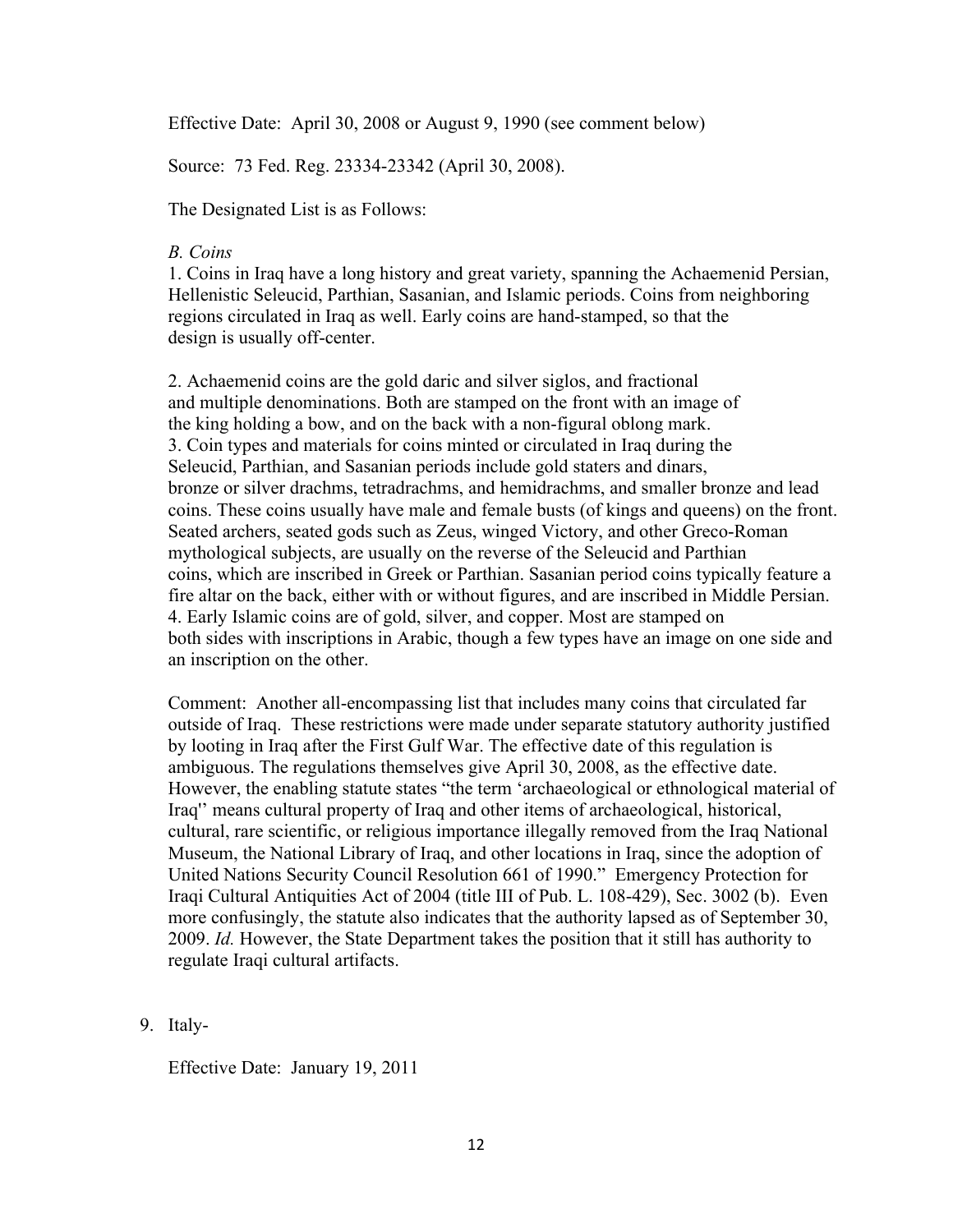Source: 76 Fed. Reg. 3012-3014 (Jan. 19, 2011).

The Designated List is as follows:

F. *Coins of Italian Types*—A type catalogue of listed currency and coins can be found in N.K. Rutter *et al.* (eds.), *Historia Numorum: Italy* (London,2001). Others appear in G.F. Hill *Coins of Ancient Sicily* (Westminster, 1903).

1. *Lumps of bronze* (*Aes Rude*)—Irregular lumps of bronze used as an early medium of exchange in Italy from the 9th century B.C.

2. *Bronze bars* (*Ramo Secco* and *AesSignatum*)—Cast bronze bars (whole or cut) used as a media of exchange in central Italy and Etruria from the 5th century B.C.

3. *Cast coins* (*Aes Grave*)—Cast bronze coins of Rome, Etruscan, and Italian cities from the 4th century B.C.

4. *Struck coins*—Struck coins of the Roman Republic and Etruscan cities produced in gold, silver, and bronze from the 3rd century B.C. to c. 211 B.C., including the ''Romano-Campanian'' coinage.

5. *Struck colonial coinage*—Struck bronze coins of Roman republican and early imperial colonies and *municipia* in Italy, Sicily, and Sardinia from the 3rd century B.C. to c. A.D. 37.

6. *Coins of the Greek cities*—Coins of the Greek cities in the southern Italian peninsula and in Sicily (Magna Graecia), cast or struck in gold, silver, and bronze, from the late 6th century B.C. to c. 200 B.C.

Comment: Italy is another country where restrictions are ridiculous given the country's immense legal internal market in ancient coins. This designated list encompasses large denomination Sicilian issues that are thought to have circulated in quantity outside of the confines of modern-day Italy. Thankfully, no restrictions have been put in place on late Roman Republican and Roman Imperial issues that mostly circulated outside of Italy. This exclusion makes sense. Scholarly research demonstrates that only 2.8% of Roman Imperial coin hoards containing coins from Italian mints are found within Italy itself making it impossible to fairly consider them Italian cultural patrimony.

## 10. Jordan-

Effective Date: February 5, 2020

Source: 85 Fed. Reg. 7204 (Feb. 7, 2020),

The Designated List is as follows:

The restrictions on coins include:

10. Coins—Some of the best-known types include:

a. Nabataean—Coins in silver, lead, copper or bronze and struck at Petra.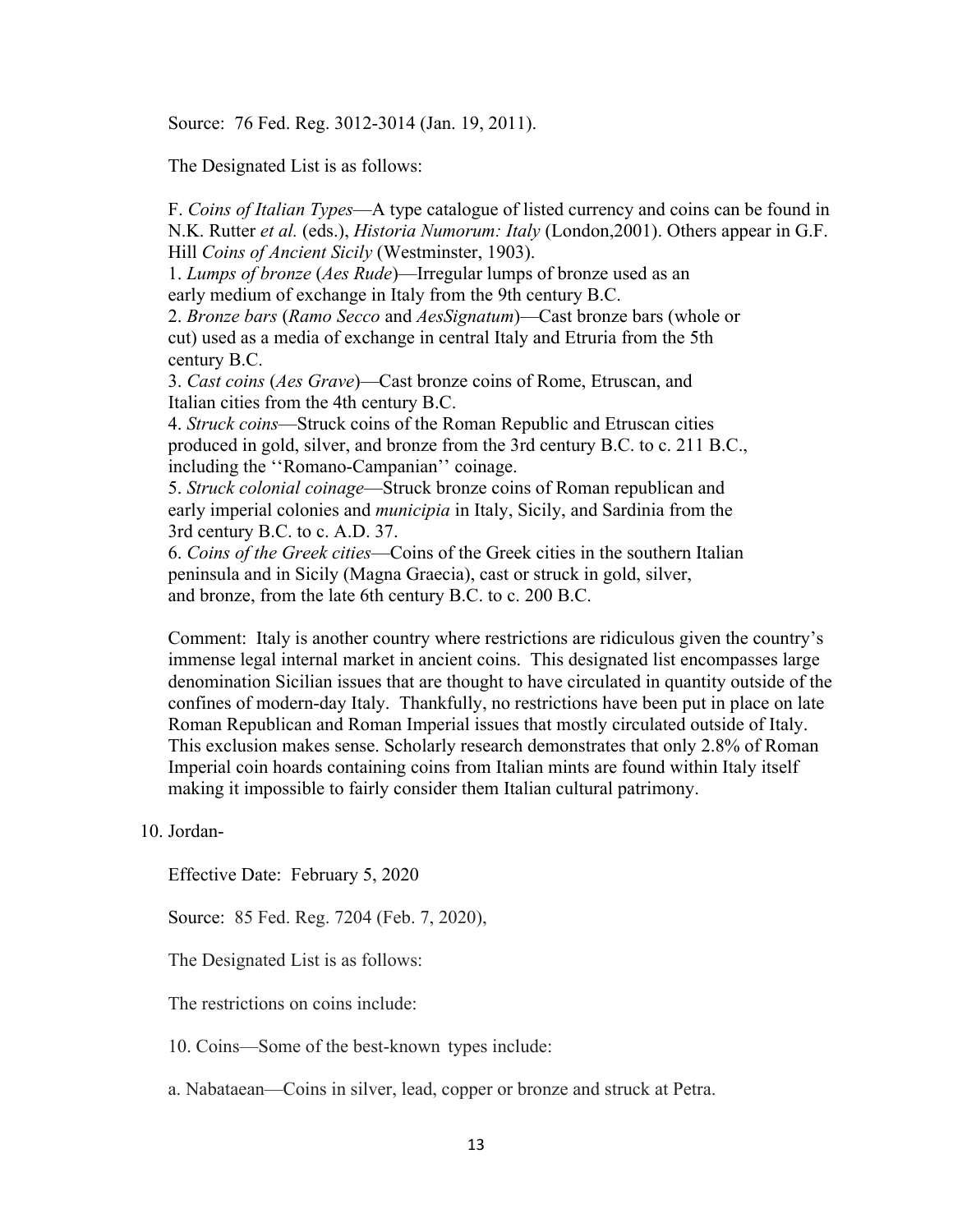They typically have cornucopiae or wreaths on the reverse and portrait of the ruler or rulers on the obverse.

b. Roman Provincial—Coins in silver and bronze were struck through the third century A.D. at Roman and Roman provincial mints of Abila (Abel), Adraa (Daraa), Charachmoba (Al-Karak), Dium, Esbous (Heshbon), Gadara (Umm Qais), Gerasa (Jerash), Medaba (Madaba), Pella, Petra, Philadelphia (Amman), Rabbathmoba (Aroer) Capitolias/Dion (Beit Ras), and Raphana. This type also includes the pseudo-autonomous coinage of the second and first centuries B.C.

c. Byzantine—Coins in bronze and struck at the Arab-Byzantine mint of Aylah/Elath (Aqaba).

d. Early Islamic—Coins in bronze or silver and struck at the Umayyad mints of Adraa (Daraa), Gerasa (Jerash), Philadelphia/Rabbath-Ammon (Amman) and under the Abbasids at Philadelphia/ Rabbath-Ammon (Amman). These coins are epigraphic in design, featuring one or more lines of Arabic script. Some Abbasid bronze coins from Philadelphia/Rabbath-Ammon (Amman) feature a small flower-like design in the center of one side. e. Crusader—These coins appear as thin, light-weight, low-quality-silver billon. Examples usually feature crosses and/or crude portraits or buildings as central images.

Comment: This list again includes coins that circulated in quantity outside of the confines of modern-day Jordan. Moreover, restrictions were imposed despite open sales of coins at the archaeological site of Petra as well as an annual numismatic bourse in Amman. If Jordan wants tourists to visit, it should encourage sales of such common material rather than expect CBP to seize such material purchased by tourists on their return to the United States.

11. Libya ("Emergency" import restrictions)

Effective Date: December 5, 2017.

Source: 82 Fed. Reg. 57346-57351 (Dec. 5, 2017).

The Designated List is as follows.

a. General--Examples of many of the coins found in ancient Libya may be found in: A. Burnett and others, Roman Provincial Coinage, multiple volumes (British Museum Press and the Biblioth[egrave]que Nationale de France, 1992-), R.S. Poole and others, Catalogue of Greek Coins in the British Museum, volumes 1-29 (British Museum Trustees 1873-1927) and H. Mattingly and others, Coins of the Roman Empire in the British Museum, volumes 1-6 (British Museum Trustees 1923-62). For Byzantine coins, see Grierson, Philip, Byzantine Coins, London, 1982.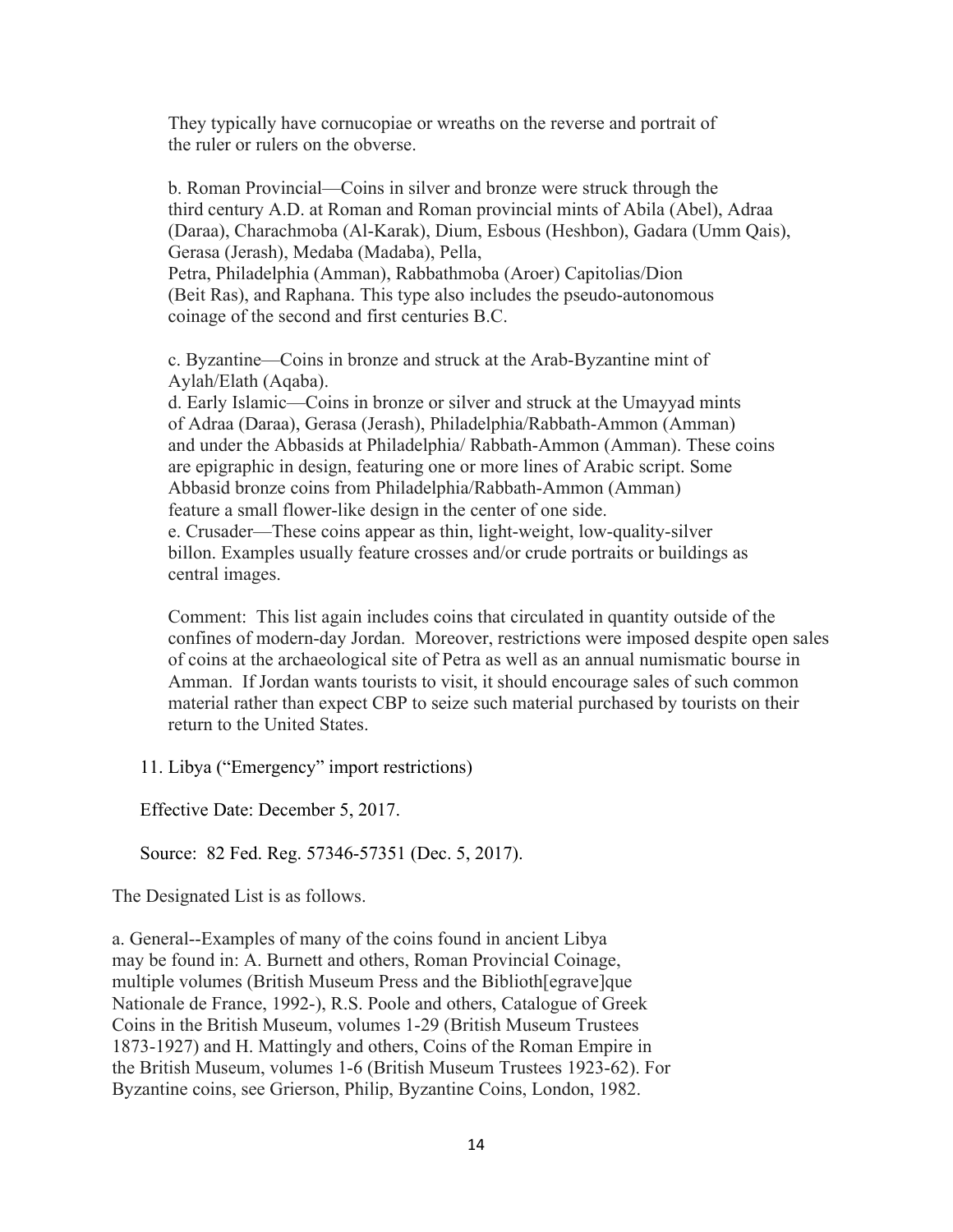For publication of examples of coins circulating in archaeological sites, see La moneta di Cirene e della Cirenaica nel Mediterraneo. Problemi e Prospettive, Atti del V Congresso Internazionale di Numismatica e di Storia Monetaria, Padova, 17-19 marzo 2016, Padova 2016 (Numismatica Patavina, 13).

 b. Greek Bronze Coins--Struck by city-states of the Pentapolis, Carthage and the Ptolemaic kingdom that operated in territory of the Cyrenaica in eastern Libya. Approximate date: 4th century B.C. to late 1st century B.C.

 c. Greek Silver and Gold Coins--This category includes coins of the city-states of the Pentapolis in the Cyrenaica and the Ptolemaic Kingdom. Coins from the city-state of Cyrene often bear an image of the silphium plant. Such coins date from the late 6th century B.C. to late 1st century B.C.

 d. Roman Coins--In silver and bronze, struck at Roman and Roman provincial mints including Apollonia, Barca, Balagrae, Berenice, Cyrene, Ptolemais, Leptis Magna, Oea, and Sabratha. Approximate date: late 3rd century B.C. to 1st century A.D.

 e. Byzantine Coins--In bronze, silver, and gold by Byzantine emperors. Struck in Constantinople and other mints. From 4th century A.D. through 1396 A.D.

 f. Islamic Coins--In bronze, silver, and gold. Dinars with Arabic inscriptions inside a circle or square, may be surrounded with symbols. Struck at mints in Libya (Barqa) and adjacent regions. From 642 A.D. to 15th century A.D.

 g. Ottoman--Struck at mints in Istanbul and Libya's neighboring regions. Approximate date: 1551 A.D. through 1750 A.D.

Comment: The restrictions explicitly encompass Greek, Carthaginian, Roman, Byzantine and Ottoman coins struck outside Libya that are found within Libya. This is a major departure from prior restrictions that listed coins based on where the coins were made hundreds, if not thousands of years ago, rather than where they were found today. While this phraseology is more consistent with applicable statutory language, it remains to be seen how it is applied.

12. Morocco

Effective Date: January 15, 2021

Source: 86 Fed. Reg. 6562—6566 (Jan. 21, 2021).

The Designated List is as follows:

10. Coins—This category includes coins of Numidian, Mauretanian, Greek/ Punic, Roman, Byzantine, Islamic, and Medieval Spanish types that circulated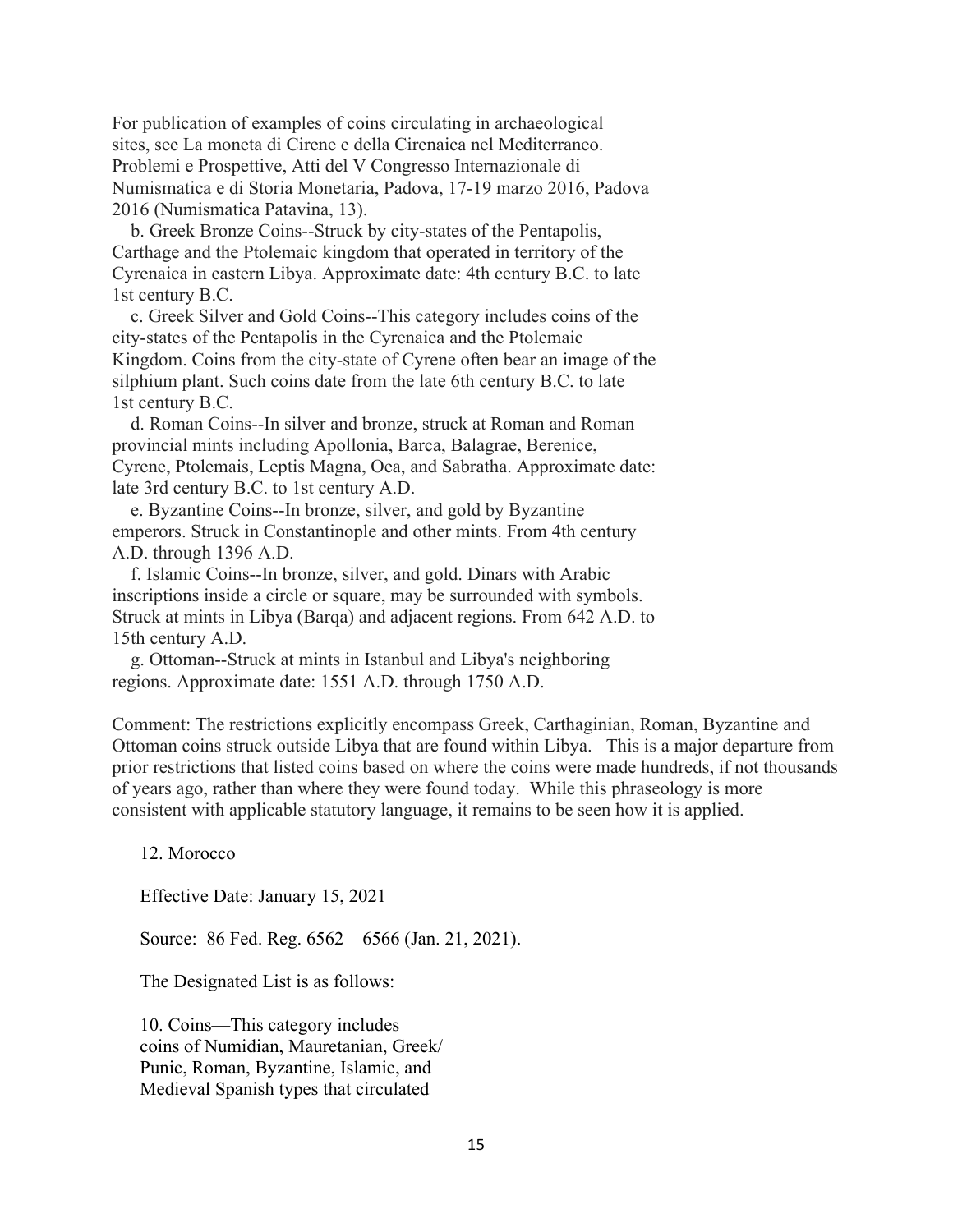primarily in Morocco, ranging in date from the fifth century B.C. to A.D. 1750. Coins were made in copper, bronze, silver, and gold. Examples may be square or round, have writing, and show imagery of animals, buildings, symbols, or royal figures.

Comment: This designated list is peculiar because other than some bronze coins of the Mauritanian Kingdom struck at Lix and Roman Provincial issues of cities of Tingis (Tangier), Lix, and Tamuda, no Numidian, Mauritanian, Greek/Punic, Roman, Byzantine, and Medieval Spanish coins "primarily circulated" there. Instead, the only coins most associated with Morocco are Islamic ones struck within the confines of modern-day Morocco like Marrakesh, Fez, Misknash, Nul, Sijilmasa, Tangier, Cueta, Aghmar, Sala and Bani Tavula. As large gold issues were struck there, it is also debatable whether such coins "primarily circulated" within Morocco or not.

13. Syria

Effective Date: August 15, 2016 but regulations retroactive to March 15, 2011

Source: 81 Fed. Reg. 2016-19491 (Aug. 15, 2016)

"Below is the Designated List of Archaeological and Ethnological Material of Syria that describes the types of objects or categories of archaeological or ethnological material that are subject to import restrictions, if unlawfully removed from Syria on or after March 15, 2011."

I. Coins--In copper or bronze, silver and gold.

 1. Coins in Syria have a long history and exist in great variety, spanning the Achaemenid Persian, Hellenistic Seleucid and Ptolemaic, Roman, Sasanian, and Islamic periods. Coins from neighboring regions circulated in Syria as well. Some major mints for coinage that circulated in Syria in various periods include Emesa, Antioch, Apamea, Damascus, Beroea, and Laodicea.

 2. Achaemenid coins include silver drachms stamped on the obverse with the head of the king and on the reverse with an altar.

 3. Coin types and materials for coins minted or circulated in Syria during the Hellenistic Seleucid and Ptolemaic periods include gold and silver staters and obols, bronze or silver drachms, hemidrachms, tetradrachms, and smaller bronze and lead coins. These coins have a wide variety of decorative elements. Male and female busts (of kings, such as Seleucus, and queens, such as Cleopatra, or sometimes deities) are usually found on the front. Seated archers, seated gods such as Zeus, winged Victory, Tyche, and Herakles, other Greco-Roman mythological subjects, animals such as lions and elephants, palm trees, and ships are usually on the reverse of the Seleucid and Ptolemaic coins, which are often inscribed in Greek.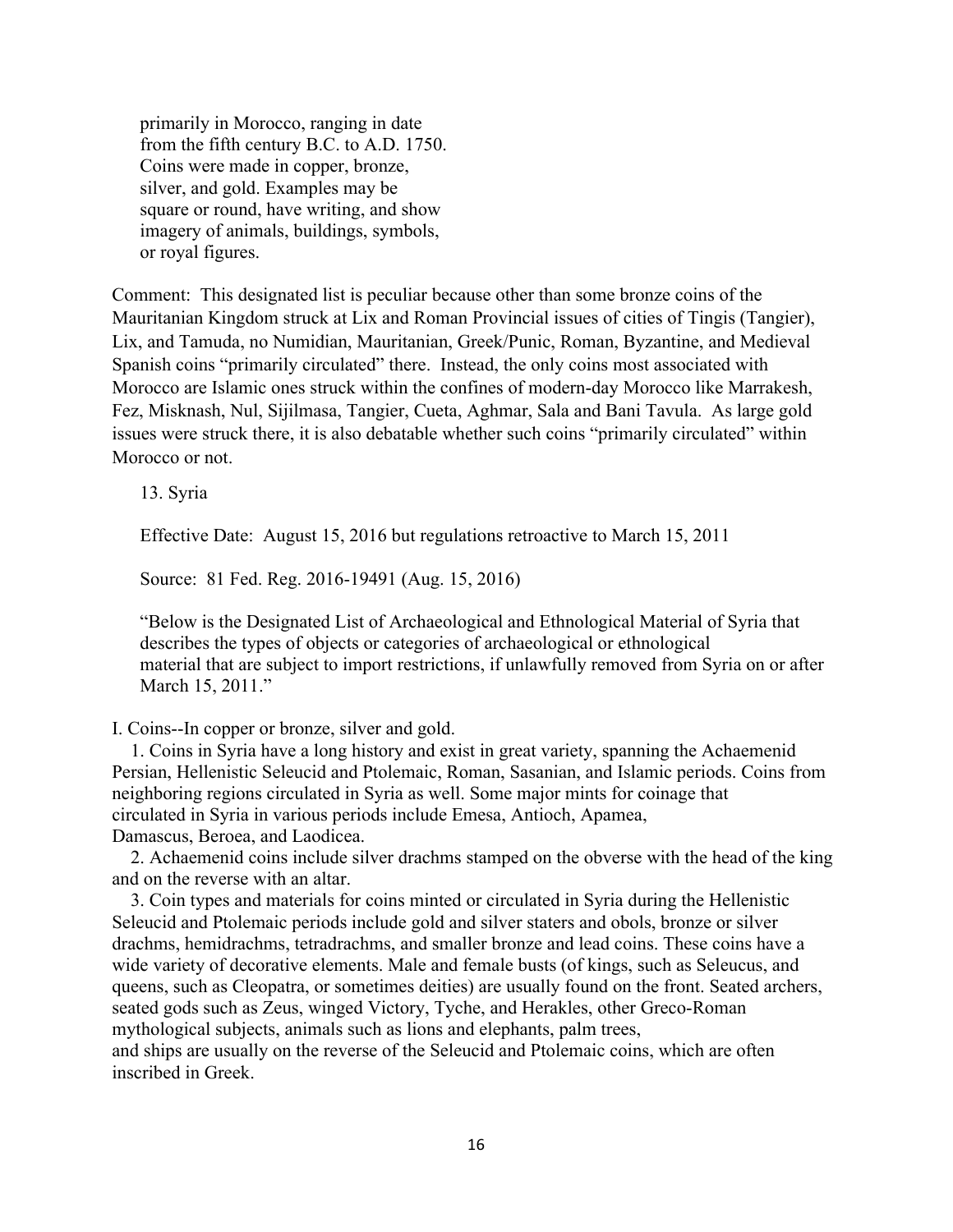4. Roman coins minted and circulated in Syria during the Roman period come in a variety of denominations and weights and were struck primarily in silver and bronze, though examples (sesterces) of brass also appear. The front usually has an image of the emperor; sometimes, other notable personages (e.g., Julia Domna) might appear. Subjects shown on the reverse include seated and standing deities, wreaths, temples and altars, mythological scenes, and eagles. Inscriptions are usually in Latin, but sometimes also in Greek. Late Roman (Byzantine) coins are similar, but the reverse often shows Christian iconography (e.g., crosses), and inscriptions are in Greek.

 5. Sasanian period coins are typically silver drachms with an image of the ruler on the obverse and a religious scene with a fire altar on the reverse.

 6. Islamic coins are of gold, silver, bronze, and copper and include examples from the Ummayad, Abbasid, Ghaznavid, Fatimid, Ayyubid, Seljuq (including Zengid), Timurid, Mamluk, Safavid, and Ottoman periods. Most are stamped on both sides with inscriptions in Arabic, although a few types have an image on one side and an inscription on the other.

Comment: These restrictions were imposed by statute. The breathtakingly broad restrictions with a retroactive date to 2011 also include a specific provision that the coins in question were unlawfully removed from Syria after that March 15, 2011 date. As such, they are much more in keeping with the CPIA's limitations of restrictions to items "first discovered within" and "subject to" the export control of the country for which restrictions were granted then many other import restrictions.

14. Turkey

Effective Date: June 16, 2021

Source: 86 Fed. Reg. 114 (Feb. 16, 2021)

The list of coins is extensive. It includes:

#### 9. Coins

a. Greek coins – Archaic coins, dated to 640 – 480 B.C., in electrum, silver and billon, that circulated primarily in Turkey; Classical coins, dated to 479 – 332 B.C., in electrum, silver, gold, and bronze, that circulated primarily in Turkey; and Hellenistic coins, dated to 332 – 31 B.C., in gold, silver, bronze and other base metals, that circulated primarily in Turkey. Greek coins were minted by many authorities for trading and payment and often circulated all over the ancient world, including in Turkey. All categories are based on find information provided in Thompson, M., Mørkholm, O., Kraay, C., Inventory of Greek Coin Hoards, 1973 (available online at [http://coinhoards.org/\)](http://coinhoards.org/) and the updates in Coin Hoards I-X as well as other hoard and single find publications. Mints located in Turkey and surrounding areas are found in Head, B. V., Historia Numorum, A Manual of Greek Numismatics, 1911 (available online at [http://snible.org/coins/hn/\)](http://snible.org/coins/hn/).

b. Roman provincial coins – Roman provincial coins, dated from the end of 2nd century B.C. to the early 6th century A.D., in gold, silver, and bronze and copper that circulated primarily in Turkey.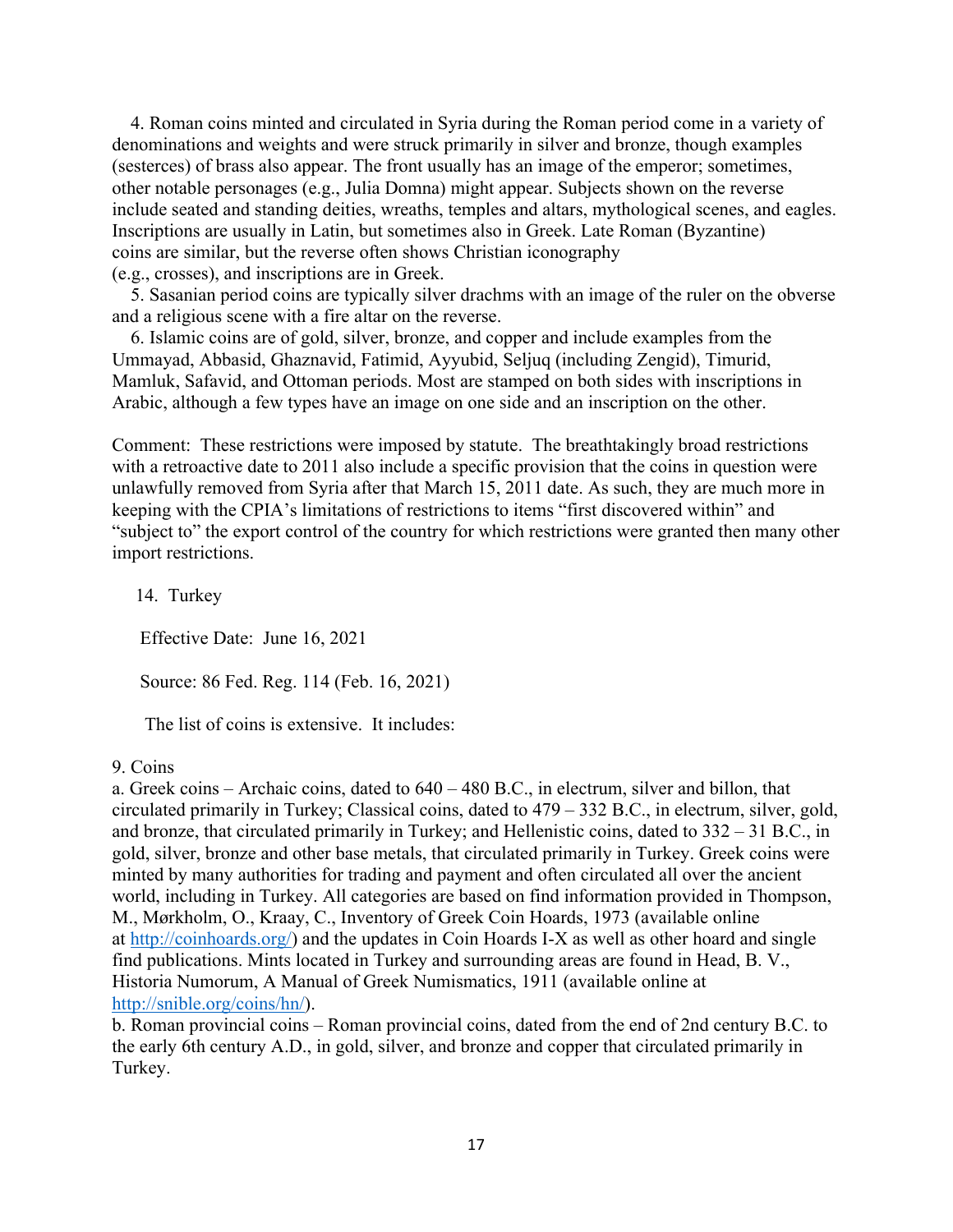c. Byzantine period coins – Byzantine period coins, in gold, silver, bronze, copper coins, and sometimes electrum, dating from the early 6th century to the 15th century A.D., that circulated primarily in Turkey, (e.g., coins produced at mints in Nicaea and Magnesia under the Empire of Nicaea).

d. Medieval and Islamic coins – Medieval and Islamic coins, in gold, silver, bronze, and copper coins from approximately A.D. 1077 – 1770, that circulated primarily in Turkey.

Comment: These restrictions are breathtakingly broad. However, they are qualified to only include coins that "circulated primarily in Turkey." If this phraseology is meant to comply with the CPIA, it only pays "lip service" to the statutory provision limiting any restrictions to archaeological objects "first discovered within" and "subject to export control by" Turkey. (19 U.S.C. § 2601.) Moreover, what coins "primarily circulated in Turkey" is undefined putting the importer in the position of gambling whether the coins they import will be deemed to be covered by the restrictions or not. On a positive note, Roman Imperial coins remain exempted from the restrictions.

15. Yemen

Effective Date: February 7. 2020

Source: 85 Fed. Reg. 7209 (Feb. 7, 2020)

The list of coins is extensive. It includes:

9. *Coins*—A reference book for ancient, pre-Islamic material in Yemen is M. Huth, *Coinage of the Caravan Kingdoms: Ancient Arabian Coins from the Collection of Martin Huth,* New York, 2010, pp. 68-152. A reference book for Islamic coinage to A.D. 1750 is S. Album, *Checklist of Islamic Coins,* Santa Rosa, 2011, pp. 116-127. Some of the best-known types are described below:

a. Ancient—In gold, silver, and bronze/copper, with units ranging from tetradrachms down to various fractional levels.

i. Earliest coins from Yemen are imitations of silver tetradrachms from Athens; feature a bust of Athena on the obverse and an owl on the reverse. The style of these imitations is distinctive, and they are usually marked with Arabian monograms or graffiti. Approximate date: 500 B.C. and later.

ii. Minaeans produced schematic imitations of the Athenian coinage; these coins have angular shapes, often triangular. Style is distinctive with monograms with Arabian letters. Approximate date: 200 B.C.

iii. Sabaeans struck distinctive local imitations of Athenian tetradrachms, with or without monograms, often with the curved symbol of Almaqah to the right of the owl, and of smaller units than previously. In the 1st century A.D., the head of Athena is replaced with a male bust resembling Augustus; owl on the reverse continues, as do monograms and the curved symbol. In the 2nd and 3rd centuries A.D., a beardless male head appears on the coins with the curved symbol, and a facing bucranium (a bull's head) appears on the reverse with the curved symbol and monograms. Approximate date: 400 B.C.-A.D. 300.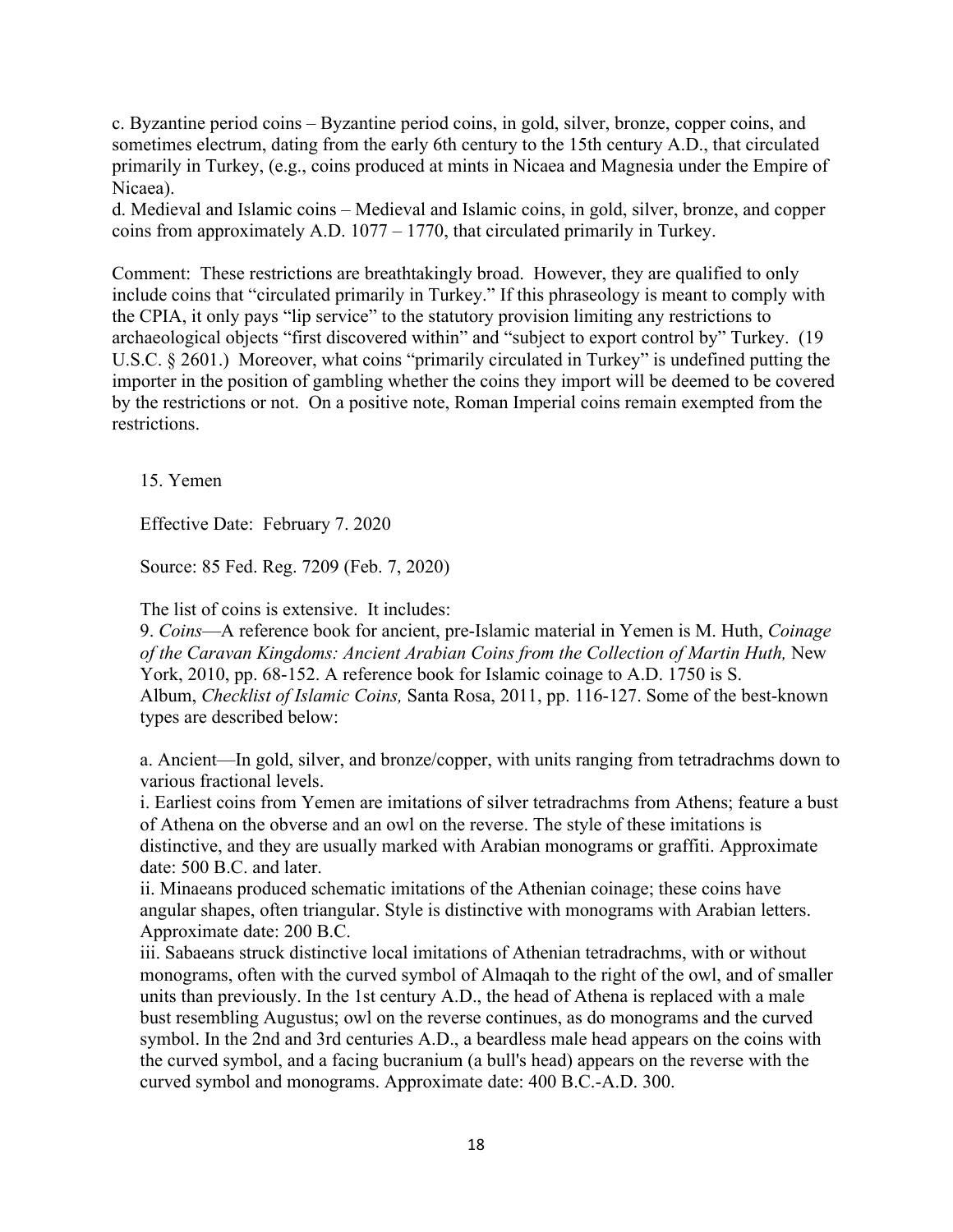iv. Himyarite coins feature beardless male heads on the obverse coupled with bearded male heads on the reverse. Various South Arabian monograms appear on the coins. Rulers include Yuhabirr, Karib'il Yehun`im Wattar, Amdan Yuhaqbid, Amdan Bayan, Tha'ran Ya`ub, Shamnar Yuhan`am, and unknown kings. Approximate date: 110 B.C.-A.D. 200. v. Qatabians produced imitations of Athenian coins also in 2nd-4th century B.C., with or without monograms; distinctive style. From the 2nd century B.C. to the 2nd century A.D., head of Athena is replaced with male ruler portraits, including those of Yad'ab Dhubyan Yuhargib, Dhub, Hawfi`Amm Yuhan`am III, Shahr Yagul, Waraw'il Ghaylan, Shahr Hilal, Yad`ab Yanaf, and various unknown rulers. Reverses of early types have the owl, while later types have a second portrait on the reverse. Approximate date: 400 B.C.-A.D. 200. vi. Bronze coins from Hadramawt have radiate male portraits in a circle on the obverse and a standing bull on the reverse; Arabian symbols appear. Approximate date: A.D. 200-400. vii. Various South Arabian types imitate Athenian coins, Hellenistic Alexander tetradrachms with a head of Herakles on the obverse and Zeus seated on the reverse, and Ptolemaic coins with a cornucopia on the reverse. Style is distinctive; designs are accompanied by Arabian monograms.

b. Islamic Period—In gold, silver, and bronze, and including anonymous mints in Yemen, and coins of unknown rulers attributed to Yemen. Non-exclusive mints are the primary manufacturers of the listed coins, but there may be other production mints.

i. `Abbasid coins struck in gold, silver, and bronze, at non-exclusive mints San`a, Zabid, `Adan, Dhamar, `Aththar, and Baysh mints. Approximate date: A.D. 786-974.

ii. Coins of the Amirs of San`a, struck in gold, at the mint of San`a. Approximate date: A.D. 909-911.

iii. Rassid (1st period) coins struck in gold and silver at Sa`da, San`a, Tukhla', and `Aththar. Approximate date: A.D. 898-1014.

iv. Coins of the Amirs of Yemen, struck in silver, at an uncertain mint. Approximate date: A.D. 1000-1100.

v. Coins of the Amirs of `Aththar, struck in gold, at the mint of `Aththar. Approximate date: A.D. 957-988.

vi. Tarafid coins, struck in silver, at the mint of `Aththar. Approximate date: A.D. 991-1004. vii. Ziyadid coins, struck in gold and silver, at non-exclusive mint Zabid. Approximate date: A.D. 955-1050s.

viii. Khawlanid coins, struck in silver, at the mint of San`a. Approximate date: A.D. 1046- 1047.

ix. Najjahid coins, struck in gold, at the mints Zabid and Dathina. Approximate date: A.D. 1021-1158.

x. Sulayhid coins, struck in gold and debased silver, at non-exclusive mints Zabid, `Aththar, `Adan, Dhu Jibla. Approximate date: A.D. 1047-1137.

xi. Zuray'id coins, struck in gold, at the mints of `Adan and Dhu Jibla. Approximate date: A.D. 1111-1174.

xii. Coins of Mahdid of Zabid, struck in silver, at the mint of Zabid. Approximate date: A.D. 1159-1174.

xiii. Rassid (2nd period) coins, struck in gold and silver, at non-exclusive mints Zufar, San`a, Sa`da, Huth, Dhirwah, Kahlan, Muda', `Ayyan, Bukur, al-Jahili, and Dhamar. Approximate date: A.D. 1185-1390.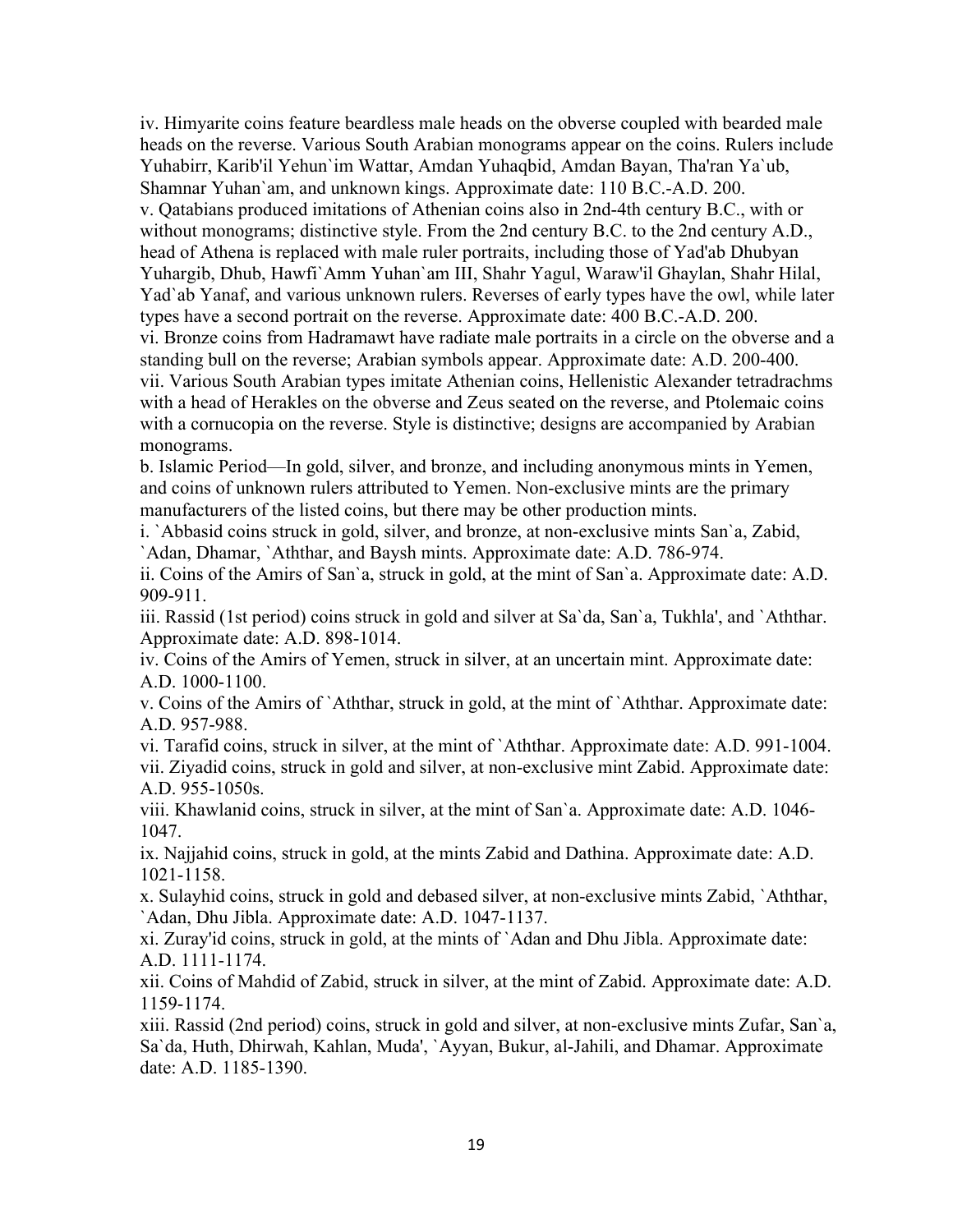xiv. Ayyubid coins, struck in gold, silver, and bronze, at the mints of Zabid, `Adan, Ta`izz, San`a, al-Dumluwa, Bukur, and Mayban. Approximate date: A.D. 1174-1236. xv. Rasulid coins, struck in gold, silver, and bronze, at non-exclusive mints `Adan, Zabid, al-Mahjam, Ta`izz, San`a, Tha'bat, and Hajja. Approximate date: A.D. 1229-1439. xvi. Tahirid coins, struck in silver, at the mint of `Adan. Approximate date: A.D. 1517-1538. xvii. Rassid (3rd period) coins, struck in silver and bronze, at the mints of San`a, Zafir, and Thula. Approximate date: A.D. 1506-1572. xviii. Ottoman coins, struck in gold, silver and bronze, at the mints of Zabid, San`a, `Adan,

Kawkaban, Ta`izz, Sa`da, al-Mukha, and Malhaz. Approximate date: A.D. 1520-1750.

Comment: Ironically, both Martin Huth and Stephen Album's firm have expressed concerns about import restrictions on coins to the Cultural Property Advisory Committee (CPAC) in the past. Yet, here their scholarly works on these coins are being cited as a basis for the restrictions! Once again, the restrictions include issues that would have circulated outside of the confines of modern Yemen, including many pre-Islamic silver and Islamic silver and gold coins.

B. Safe Harbor Provision:

Under 19 U.S.C. § 2606, coins of the above restricted types can only be imported into the United States with: (a) an export certificate<sup>[1](#page-19-0)</sup>; (b) "satisfactory evidence" demonstrating that the coins were exported from or were outside these countries at least 10 years prior to importation into the U.S.<sup>[2](#page-19-1)</sup>; or (c) "satisfactory evidence" demonstrating that the coins were exported from or were outside of these countries before the restrictions went into effect. What constitutes "satisfactory evidence" is ultimately left to the discretion of Customs, but usually takes the form of a declaration by the importer and a statement by the consigner. As described above, it may be in practice quite difficult to procure such statements because provenance information may be lacking, particularly for Roman or lower value Greek coins.

Under the CPIA, import restrictions only apply to coins "first found in the ground" in these countries. *See* CPIA § 2601 (2). However, if a coin on these lists was excavated outside of those countries in a country that declares anything found in the ground to be state property (i.e., Egypt or Turkey), it may still be subject to seizure pursuant to the National Stolen Property Act and other provisions of U.S. law.

Restricted coins should be imported separately to avoid delays of unrestricted coins. Also, importers should include the find spot, if known, of such coins, though one must also understand that such information may prompt additional inquiries from Customs to ascertain whether such coins were illicitly excavated.

"Satisfactory evidence" under these safe harbor provisions included with Customs paperwork identifying the type of item, country of origin (manufacture), and value should allow free entry,

<span id="page-19-0"></span><sup>&</sup>lt;sup>1</sup> It is our understanding that among these countries only Italy regularly issues export certificates.

<span id="page-19-1"></span><sup>&</sup>lt;sup>2</sup> This provision is rarely used because it makes more sense to provide documentation of export before the effective date of the import restrictions.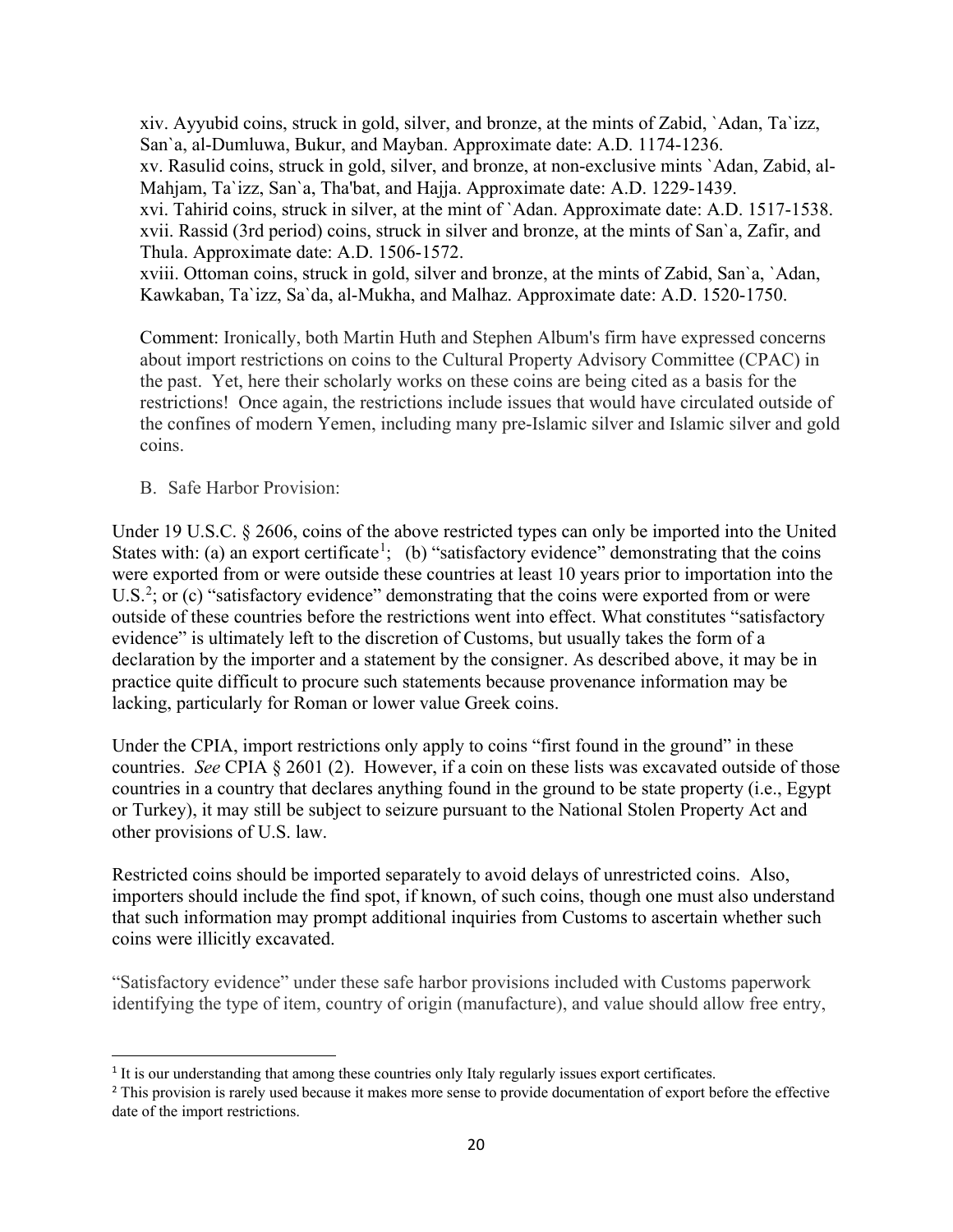but on occasion CBP asks for additional documentation, i.e., published auction references predating the effective date of the applicable regulation.

The proper customs codes should also be included with the customs paperwork. At the request of the numismatic trade, effective July 1, 2020, the US international Trade Commission has recognized the concept of "ancient coins in trade" through the creation of a new harmonized tariff code subheading for "Coins made prior to the 14th century and not known to be the direct products of excavations, finds or archaeological sites." As a result of this change, the new HTS code number 9705.00.00.01 should be used for all coins prior to 14th century. where there is no evidence of them coming from a hoard or excavation.

Coins greater than 250 years old that are from known hoards or excavations should still be listed as archaeological objects under HTS code, 9705.00.00.79, and more modern coins not known to be from hoards or excavations should be listed under more general codes. The changes to Heading 9705 applies to imports into the United States and do not change the reporting codes of Schedule B for reporting exports on the Shipper's Export Declaration. Accordingly, exporters may still use Schedule B codes 9705.00.0030 (for Gold) and 9705.00.0060 (for other than gold) for reporting exports on the Shipper's Export Declaration or under the program for electronic reporting of exports. Furthermore, the changes to Heading 9705 apply only in the United States and would not dictate how the EU treats coins for purposes of exports from the EU.

1 Consigner's Statement

Here is a sample Consigner's Statement for the legal import of restricted coins under the "safe harbor" provisions of 19 U.S.C. § 2606.

# **STATEMENT OF CONSIGNOR OR SELLER REGARDING CERTAIN [Fill in Nationality of] COINS**

- I, state as follows:
	- 1. I am the consignor or seller of Certain Coins from **[ fill in nationality of coins]** described on Schedule I (the "Coins").
	- 2. I make this statement in satisfaction of the evidence required to establish lawful exportation in accordance with the Import Restrictions set forth in the Convention on Cultural Property, 19 U.S.C. § 2606(b)-(c) (the "Import Restrictions").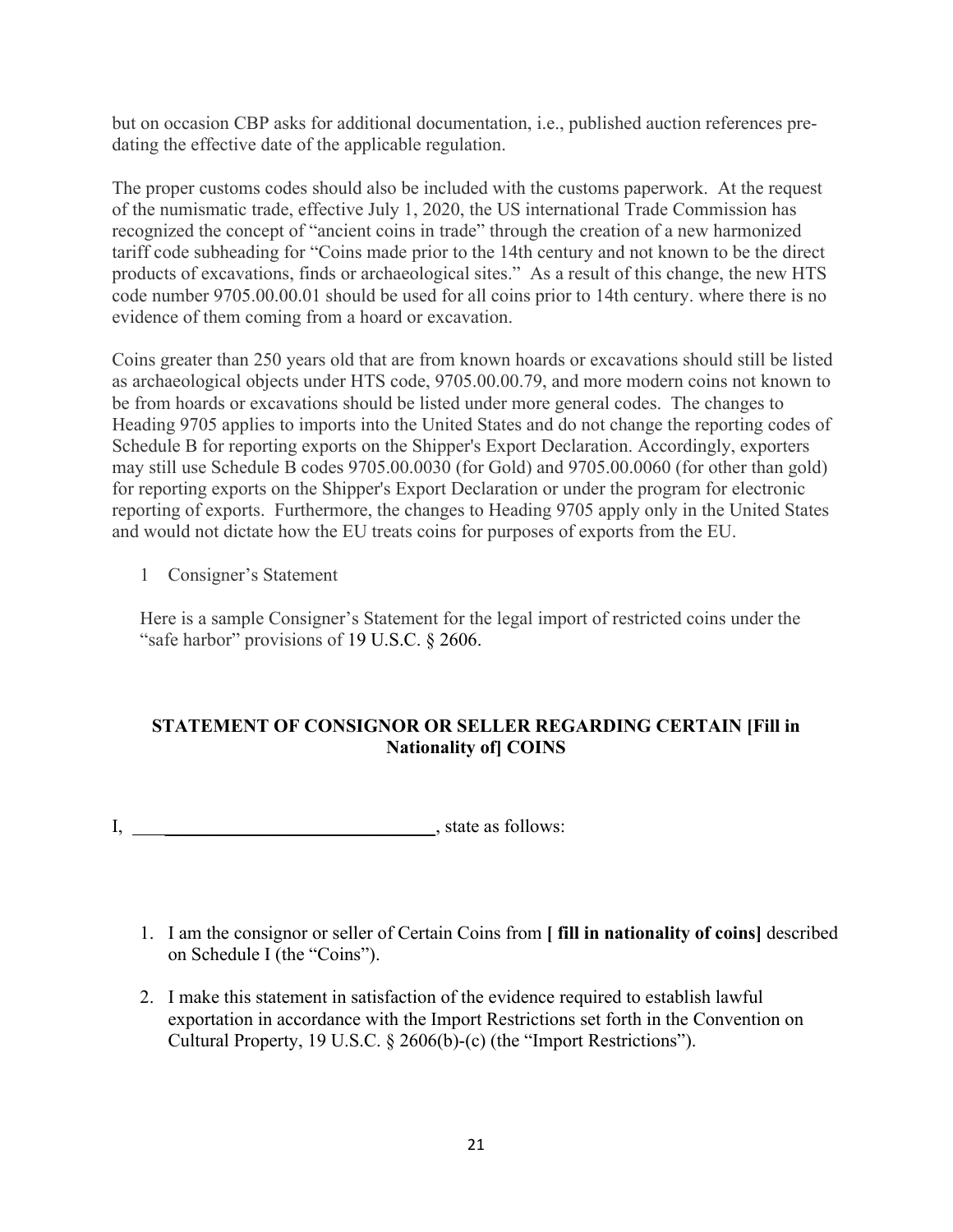- 3. To the best of my knowledge, the Coins were exported from **[ fill in nationality of coins]** prior to **[fill in effective date of regulations]**, the date the date such material was designated under § 2604 of the Import Restrictions.
- 4. To the best of my knowledge, the Coins do not violate  $\S 2607$  of the Import Restrictions as they do not appertain to the inventory of a museum or religious or secular public monument or similar institution in **[ fill in nationality of coins**] which were stolen from such institution after January 12, 1983.

Signature

Date

# Schedule I

[Please provide a schedule of the coins being transferred to the consignee or buyer. This schedule must list and identify each coin individually; it is not acceptable to list coins in groups or lots for this purpose.]

2 Importer's Statement

Here is a sample Importer's Statement for the legal import of restricted coins under the "safe harbor" provisions of 19 U.S.C. § 2606. This statement should be faxed or emailed to the exporter so it may be included within the package. We understand that CBP often allows entry simply with a consigner's statement, but the statute provides for the inclusion of an importer's statement in the form of a declaration as well.

# **STATEMENT OF IMPORTER OR BUYER REGARDING CERTAIN [Fill in Nationality of] COINS**

I, \_\_\_\_\_\_\_\_\_\_\_\_\_\_\_\_\_\_\_\_\_\_\_\_\_\_\_\_\_, state as follows: